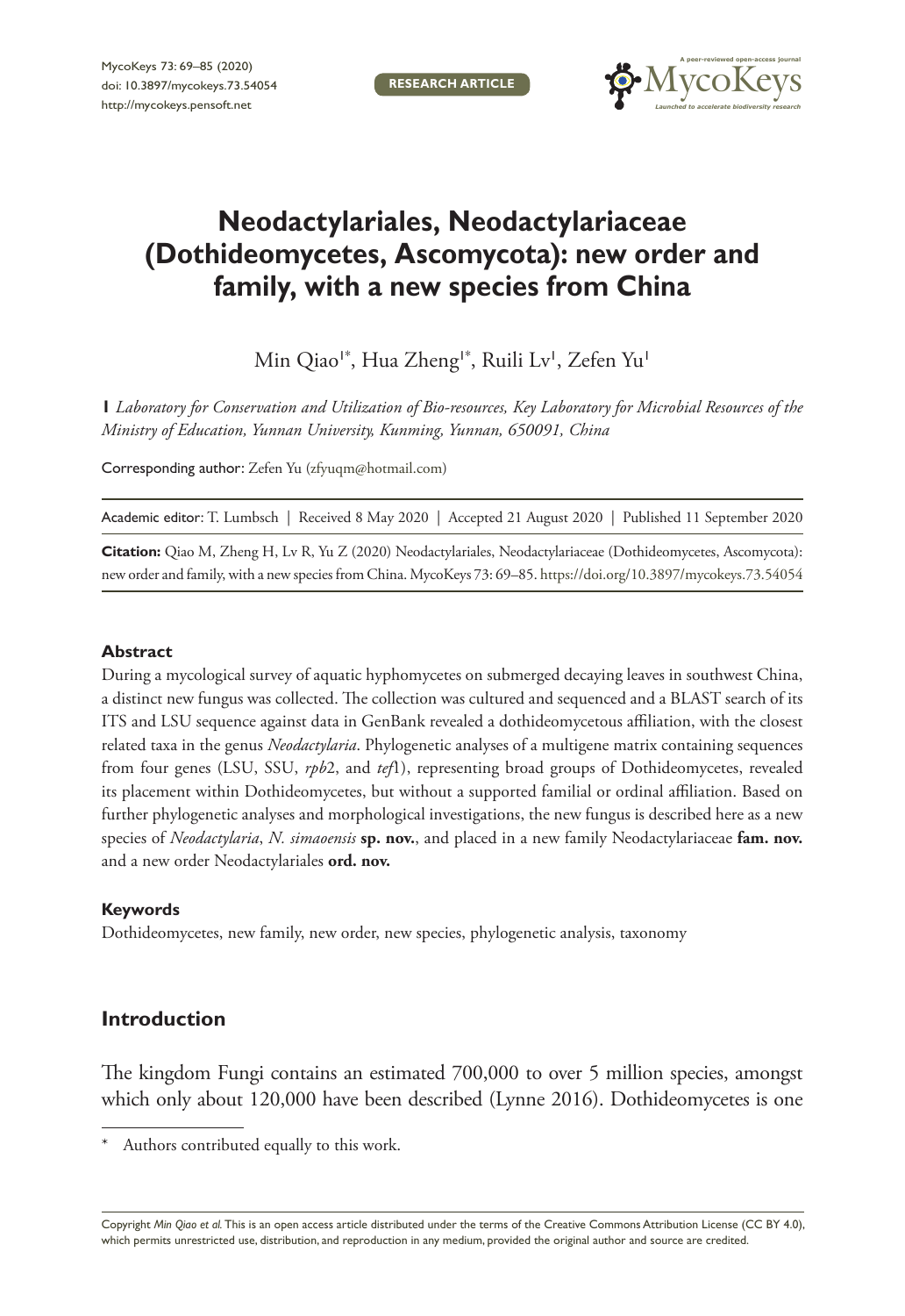of the largest and most significant classes of fungi within Ascomycota (Kirk et al. 2008; Schoch et al. 2009a; Hyde et al. 2013). Thousands of species have been included in the class Dothideomycetes, and many of them are important plant pathogens (Cortinas et al. 2006; Crous et al. 2007; Wikee et al. 2011, 2013a, b; Manamgoda et al. 2012), human and animal pathogens (Siu and Lzumi 2004; da Cunha et al. 2012, 2013), or used in biotechnological applications (Verkley et al. 2004; Damm et al. 2008; de Wit et al. 2012; Ohm et al. 2012; Stergiopoulos et al. 2012; Hyde et al. 2014). The members of Dothideomycetes are still increasing with the discovery of many novel species and inclusion of DNA sequence data. In the past few years, molecular phylogenetic studies have advanced our understanding of the systematics of Dothideomycetes (Inderbitzin et al. 2001; Schoch et al. 2009b; Hirayama et al. 2010; Suetrong et al. 2011; Hyde et al. 2013; Wijayawardene et al. 2014; Liu et al. 2017; Jiang et al. 2020). Wijayawardene et al. (2014) recommended 23 orders and 110 families in Dothideomycetes based on culture characteristics and molecular phylogenetic analyses. More recently, Liu et al. (2017) provided an updated phylogenetic assessment of Dothideomycetes at the order level by using molecular clock methods and accepted 29 orders. However, the latest research by Wijayawardene et al. (2018) expanded this to 33. Despite the progress in our understanding of the systematics of Dothideomycetes, a number of newly described and/or previously reported taxa are currently *incertae sedis* and their family and order level positions within the Dothideomycetes remain obscure; many taxa lack sequencing data or appropriate classification rank to accommodate them (Hyde et al. 2013; Wijayawardene et al. 2018).

The genus *Neodactylaria* Guevara-Suarez et al., typified by *N. obpyriformis* Guevara-Suarez et al., was originally described from human bronchoalveolar lavage in the USA (Crous et al. 2017). The genus is characterized by having integrated, polyblastic and sympodial extended conidiogenous cells producing solitary, septate, obpyriform or rostrate conidia (Crous et al. 2017). Morphologically, *Neodactylaria* is similar to two *Dactylaria* species, *D. kumamotoensis* Matsush. and *D. madrasensis* Matsush., and several *Pyricularia* species, such as *P. grisea* Cooke ex Sacc. and *P. pennisetigena* Klaubauf, M.-H. Lebrun & Crous. However, in the phylogeny inferred from sequences of the large subunits of nuclear ribosomal DNA (LSU), *Neodactylaria* was placed within Dothideomycetes, but the ordinal and familial position was unresolved.

Southwestern China is one of the world's 34 biodiversity hotspots (Myers et al. 2000; Zhang et al. 2020). During a survey of aquatic hyphomycetes on submerged decaying leaves from this area, several new species have been reported (Guo et al. 2019; Qiao et al. 2019a, b; Yu et al. 2019). In a further study, an unidentified fungus was collected, which had a similar morphology to *Heliocephala proliferans* V. Rao et al. (Pezizomycotina *incertae sedis*; Rao et al. 1984; Mel'nik et al. 2013), but detailed morphological examination showed that the conidiogenous cells were terminal or intercalary, with short-cylindrical denticles, and the conidia were 1- or 2-septate and constricted at the septum. Sequence data obtained from cultures of conidia confirmed that this species does not belong in *Heliocephala*. A BLAST search of its LSU gene sequences against the public sequence records in GenBank (Sayers et al. 2019) confirmed its dothideo-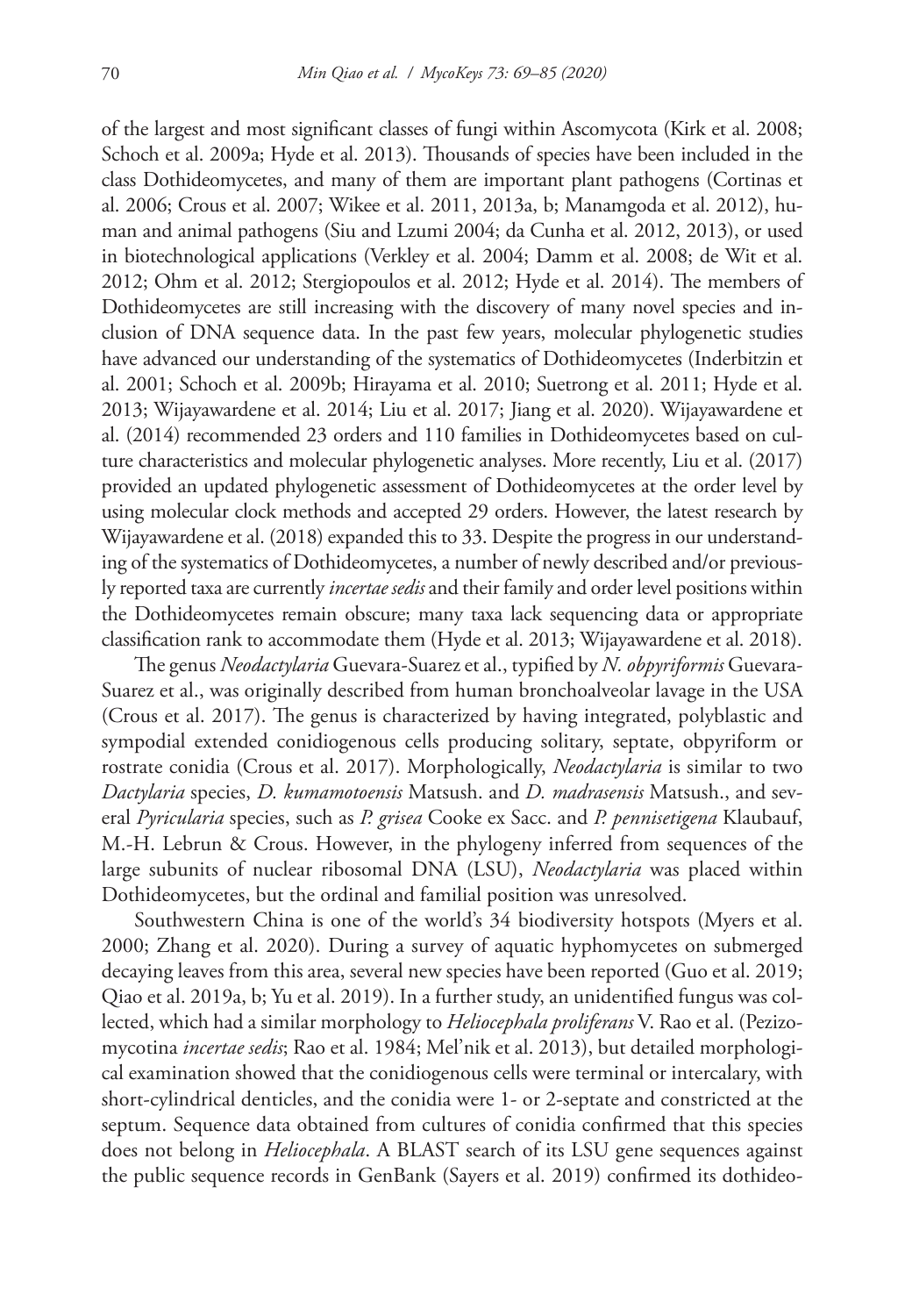mycetous affinity and that it was closely related to members of the genus *Neodactylaria*. Subsequently, we obtained the type species of *Neodactylaria*, *N. obpyriformis* Guevara-Suarez et al., from the CBS-KNAW Fungal Biodiversity Centre (Netherlands) and processed it with full morphological and phylogenetic analyses. Our new collection prompted the study of the molecular phylogenetic relationships of taxa within *Neodactylaria*, as well as the higher order phylogenetic relationship of *Neodactylaria* within the Dothideomycetes.

Our comparative analyses identified that the newly collected fungus is a species of *Neodactylaria*, *N. simaoensis*. However, due to their significant divergence, there was no apparent family or order for placement of *Neodactylaria*. We propose that the genus be placed in a new family and new order within Dothideomycetes.

#### **Materials and methods**

#### Isolation and morphological study

Submerged dicotyledonous leaves were collected from a stream in Simao, Yunnan Province, southern China. Samples were preserved in zip-lock plastic bags, labelled and transported to the laboratory. Each rotted leaf was cut into several  $3-4 \times 4-5$  cm sized fragments, and these were incubated on CMA (20 g cornmeal, 18 g agar, 1000 ml distilled water), supplemented by two antibiotics (penicillin G, 0.04 g/l; and streptomycin, 0.03 g/l; Gams et al. 1998), for 5 days at room temperature. Individual conidia were isolated using a sterilised toothpick under a BX51 microscope and cultivated on CMA plates. Morphological observations were conducted on cultures growing on CMA after incubation at 25 °C for 1 week. Colony colour was based on the colour charts of Rayner (1970).

Pure cultures have been deposited in the Herbarium of the Laboratory for Conservation and Utilization of Bio-resources, Yunnan University, Kunming, Yunnan, P.R. China (YMF, formerly Key Laboratory of Industrial Microbiology and Fermentation Technology of Yunnan).

#### DNA extraction, polymerase chain reaction (PCR) amplification and sequencing

Pure cultures were grown on PDA for 5 days at 25 °C. Actively-growing mycelia were scraped off the surface of a culture and transferred to 2 ml Eppendorf micro-centrifuge tubes. Total genomic DNA was extracted according to the procedures in Turner et al. (1997). To determine the phylogenetic position of *Neodactylaria*, we amplified five nuclear genomic loci, including the internal transcribed spacer (ITS), the 28S large subunit ribosomal RNA (LSU), the 18S small subunit ribosomal RNA (SSU), the translation elongation factor1-alpha partial gene (*tef*1) and the RNA polymerase II subunit 2 (*rpb2*). The following primers were used: the ITS region was amplified us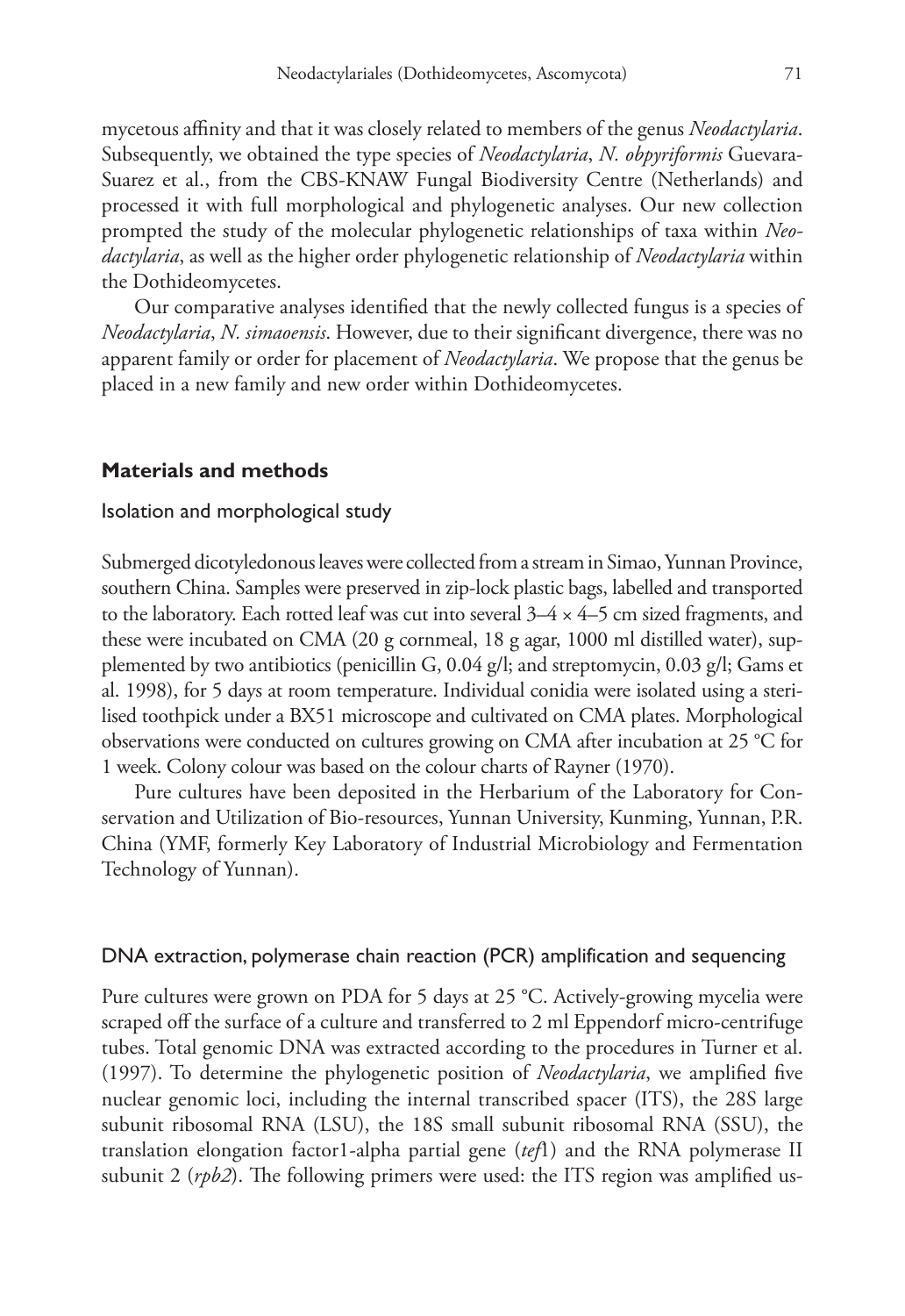ing the primers ITS1 and ITS4 (White et al. 1990); the LSU nuc rDNA region was amplified with primers LROR and LR7 (Vilgalys and Hester 1990); the SSU nuc rDNA region was amplified with primers NS1 and NS4 (White et al. 1990); an approx. 1.1 kb fragment of the *rpb*2 gene was amplified using the primer pair fRPB2-5f and fRPB2-7cr (Liu et al. 1999); an approximately 1.0 kb fragment of the *tef*1 gene was amplified with the primers TEF983F and TEF2218R (initially obtained from S. Rehner: <http://ocid.nacse.org/research/deephyphae/EF1primer.pdf>).

PCR reactions were prepared in a 25 μl final volume as described by Zheng et al. (2019, 2020a). PCR amplifications were performed in an Eppendorf Mastercycler thermal cycler. PCR conditions were as follows: an initial 4 min denaturing step at 94 °C, followed by 35 cycles of 75 s at 94 °C, 90 s at 52 °C (for *rpb*2, LSU, and SSU) and 100 s at 72 °C. After a final extension step of 7 min at 72 °C, the samples were stored at 4 °C. Conditions for amplification of the ITS and *tef*1 regions were an initial step of three cycles at an annealing temperature of 54 °C, followed by 30 cycles with the annealing temperature set at 48 °C. When needed, a 'touchdown' (Don et al. 1991) protocol preceded the PCR cycle. PCR products were then purified using a commercial kit (Bioteke Biotechnology Co. Ltd, China). Each fragment was sequenced from both directions using the forward and reverse primers in separate reactions using a LI-COR 4000L automatic sequencer as described by Kindermann et al. (1998). The sequences obtained have been submitted to GenBank at the National Center for Biotechnology Information (NCBI) and the accession numbers are listed in Table 1.

#### Sequence alignment and phylogenetic analysis

Preliminary BLAST searches with ITS, SSU, LSU, *rpb*2, and *tef*1 gene sequences of the new isolate against GenBank and UNITE databases (Nilsson et al. 2019) identified sequences closely related to our isolates. However, we were only able to robustly determine their placements within the class Dothideomycetes. To infer a phylogenetic relationship for our strain, an initial alignment of the newly generated sequences (SSU, LSU, *rpb*2, and *tef*1) and 74 representatives belonging to 33 orders of the Dothideomycetes, extracted from recent studies (Mapook et al. 2016; Nieuwenhuijzen et al. 2016; Voglmayr et al. 2016; Hernandez-Restrepo et al. 2017; Liu et al. 2017; Wijayawardene et al. 2018) with a species from the sibling class, Arthoniomycetes, as the outgroup, was performed using the online MAFFT interface (Katoh and Standley 2013; [http://mafft.cbrc.jp/alignment/](http://mafft.cbrc.jp/alignment/server) [server](http://mafft.cbrc.jp/alignment/server)). This alignment was used to infer a preliminary phylogenetic relationship for the new sequences based on Bayesian inference (BI) analyses (data not shown).

Based on the initial analysis, a second alignment combined SSU, LSU, and *tef*1 sequence data were constructed from the closest relatives to our strain in Botryosphaeriales, Dothideales, Hysteriales, Minutisphaerales, Myriangiales, Patellariales, Phaeotrichales, Pleosporales, Tubeufiales, and Venturiales. In the second alignment, *Schismatomma decolorans* (DUKE 47570) was used as an outgroup taxon. All sequence data were aligned using MAFFT (v. 7.110) online program [\(http://mafft.cbrc.jp/alignment/server/](http://mafft.cbrc.jp/alignment/server/)) (Katoh and Standley 2013). The alignments were checked and uninformative gaps minimized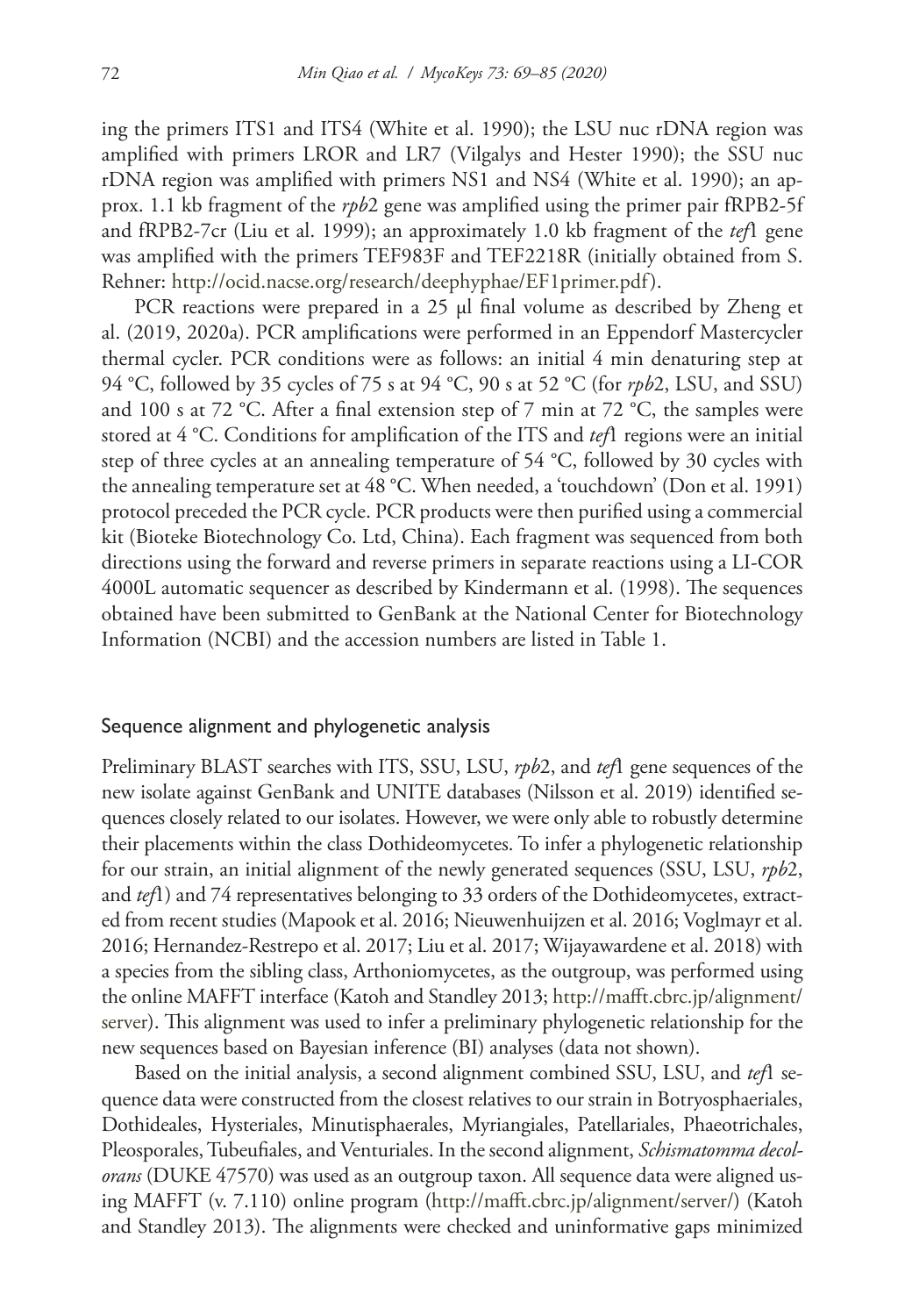|                        |  |  |  |  | <b>Table 1.</b> Species, strains, and their corresponding GenBank accession numbers of sequences used for |  |
|------------------------|--|--|--|--|-----------------------------------------------------------------------------------------------------------|--|
| phylogenetic analyses. |  |  |  |  |                                                                                                           |  |

| Species                                                                      | Strain <sup>a,b</sup>         | GenBank accession numbers <sup>c</sup> |          |          |  |
|------------------------------------------------------------------------------|-------------------------------|----------------------------------------|----------|----------|--|
|                                                                              |                               | LSU                                    | SSU      | tefl     |  |
| Acanthostigma chiangmaiense Boonmee & K.D. Hyde                              | MFLUCC 10-0125T               | JN865197                               | JN865185 | KF301560 |  |
| Allophaeosphaeria muriformis Ariyaw., Camporesi & K.D. Hyde                  | MFLUCC 13-0349T               | KP765681                               | KP765682 |          |  |
| Bambusaria bambusae (J.N. Kapoor & H.S. Gill) Jaklitsch, D.Q. Dai, K.D. Hyde | CBS 139763                    | KP687813                               | KP687962 | KP687983 |  |
| and Voglmayr                                                                 |                               |                                        |          |          |  |
| Botryobambusa fusicoccum Phook., Jian K. Liu & K.D. Hyde                     | MFLUCC 11-0143T               | <b>IX646809</b>                        | JX646826 |          |  |
| Botryosphaeria agaves (Henn.) E.J. Butler                                    | MFLUCC 11-0125T               | JX646808                               | JX646825 |          |  |
| Botryosphaeria dothidea (Moug.) Ces. & De Not.                               | CBS 115476                    | DQ678051                               | DQ677998 | DQ767637 |  |
| Cophinforma atrovirens (Mehl & Slippers) A. Alves & A.J.L. Phillips          | MFLUCC 11-0425T               | JX646817                               | JX646833 |          |  |
| Dematiopleospora mariae Wanas., Camporesi, E.B.G. Jones & K.D. Hyde          | MFLUCC 13-0612T               | KJ749653                               | KJ749652 | KJ749655 |  |
| Dothidea hippophaes Fuckel                                                   | CBS 188.58                    | DQ678048                               | U42475   | DQ677887 |  |
| Dothidea insculpta Wallr.                                                    | CBS 189.58                    | DQ247802                               | DQ247810 | DQ471081 |  |
| Gloniopsis praelonga (Schwein.) Underw. & Earle                              | CBS 112415                    | FJ161173                               | FJ161134 | FJ161090 |  |
| Helicangiospora lignicola Boonmee, Bhat & K.D. Hyde                          | MFLUCC 11-0378T               | KF301531                               | KF301539 | KF301552 |  |
| Helicoma chiangraiense Boonmee & K.D. Hyde                                   | MFLUCC 10-0115                | <b>IN865188</b>                        | JN865176 | KF301551 |  |
| Helicoma fagacearum Boonmee & K.D. Hyde                                      | MFLUCC 11-0379                | KF301532                               | KF301540 | KF301553 |  |
| Hysterium angustatum Alb. & Schwein.                                         | CBS 236.34                    | FJ161180                               | GU397359 | FJ161096 |  |
| Hysterobrevium smilacis (Schwein.) E. Boehm & C.L. Schoch                    | CBS 114601                    | FJ161174                               | FJ161135 | FJ161091 |  |
| Hysteropatella clavispora (Peck) Höhn.                                       | CBS 247.34                    | AY541493                               | DQ678006 | DQ677901 |  |
| Kellermania macrospora (Durieu & Mont.) Minnis & A.H. Kenn.                  | CBS 131716T                   | JX444874                               | JX444902 |          |  |
| Kellermania yuccigena Ellis & Everh.                                         | CBS 131727                    | JX444883                               | JX444908 | ÷,       |  |
| Minutisphaera aspera Raja, Oberlies, Shearer & A.N. Mill.                    | <b>DSM 29478</b> <sup>T</sup> | KP309993                               | KP309999 | $\equiv$ |  |
| Minutisphaera fimbriatispora Shearer, A.N. Mill. & A. Ferrer                 | A242-8a                       | HM196367                               | HM196374 | $\equiv$ |  |
| Minutisphaera japonica Kaz. Tanaka, Raja & Shearer                           | $ICM$ 18560 <sup>T</sup>      | AB733440                               | AB733434 |          |  |
| Murispora rubicunda (Niessl) Y. Zhang ter, J. Fourn. & K.D. Hyde             | <b>IFRD 2017</b>              | FJ795507                               | GU456308 | GU456289 |  |
| Myriangium duriaei Mont. & Berk.                                             | CBS 260.36                    | DQ678059                               | AY016347 | DQ677900 |  |
| Myrmaecium rubrum (Aptroot, Aa & Petrini) Jaklitsch & Voglmayr               | CBS 109505                    | GU456324                               | GU456303 | GU456260 |  |
| Myrmaecium fulvopruinatum (Berk.) Jaklitsch & Voglmayr                       | CBS 139058                    | KP687861                               | KP687968 | KP688030 |  |
| Myrmaecium rubricosum (Fr.) Fuckel                                           | CBS 139068                    | KP687885                               | KP687979 | KP688053 |  |
| Neodactylaria obpyriformis Guevara-Suarez, Deanna A. Sutton, Wiederh. & Gené | CBS 142668                    | MK562751                               | MK562750 |          |  |
| Neodactylaria simaoensis H. Zheng & Z.F. Yu                                  | YMF 1.3984                    | MH379210                               | MK562747 | MK562748 |  |
| Oedohysterium insidens (Schwein.) E. Boehm & C.L. Schoch                     | CBS 238.34                    | FJ161182                               | FJ161142 | FJ161097 |  |
| Parawiesneriomyces syzygii Crous & M.J. Wingf.                               | CBS 141333T                   | KX228339                               |          |          |  |
| Patellaria atrata (Hedw.) Fr.                                                | CBS 958.97                    | GU301855                               | GU296181 | GU349038 |  |
| Phaeotrichum benjaminii Malloch & Cain                                       | CBS 541.72                    | AY004340                               | AY016348 | DQ677892 |  |
| Phyllosticta ampelicida (Engelm.) Aa                                         | CBS 237.48                    | DQ678085                               | DQ678034 |          |  |
| Phyllosticta citricarpa (McAlpine) Aa                                        | CBS 102374                    | GU301815                               | GU296151 | GU349053 |  |
| Populocrescentia forlicesenensis Wanas., Camporesi, E.B.G. Jones & K.D. Hyde | MFLUCC 14-0651T               | KT306952                               | KT306955 | $\equiv$ |  |
| Pseudogliophragma indica Phadke & V.G. Rao                                   | MTCC 11985 <sup>T</sup>       | KM052851                               | KM052852 |          |  |
| Psiloglonium araucanum (Speg.) E. Boehm, Marinc. & C.L. Schoch               | CBS 112412                    | FJ161172                               | FJ161133 | FJ161089 |  |
| Saccharata proteae (Wakef.) Denman & Crous                                   | CBS 115206                    | GU301869                               | GU296194 | GU349030 |  |
| Schismatomma decolorans (Erichsen) Clauzade & Vězda                          | <b>DUKE 47570</b>             | AY548815                               | AY548809 | DQ883725 |  |
| Speiropsis pedatospora Tubaki                                                | CBS 397.59                    | KR869797                               |          |          |  |
| Trematosphaeria pertusa Fuckel                                               | CBS 122368                    | FJ201990                               | FJ201991 | GU456276 |  |
| Trematosphaeria pertusa Fuckel                                               | CBS 122371                    | FJ201992                               | FJ201993 | GU349085 |  |
| Trichodelitschia bisporula (P. Crouan & H. Crouan) Munk                      | CBS 262.69                    | GU348996                               | GU349000 | GU349020 |  |
| Trichodelitschia munkii N. Lundq.                                            | Kruys 201                     | DQ384096                               | DQ384070 |          |  |
| Tubeufia chiangmaiensis Boonmee & K.D. Hyde                                  | MFLUCC 11-0514T               | KF301538                               | KF301543 | KF301557 |  |
| Tubeufia javanica Penz. & Sacc.                                              | MFLUCC 12-0545T               | KJ880036                               | KJ880035 | KJ880037 |  |
| Valsaria insitiva (Tode) Ces. & De Not.                                      | CBS 127882 <sup>T</sup>       | KP687886                               | KP687980 | KP688054 |  |
| Valsaria lopadostomoides Jaklitsch & Voglmayr                                | CBS 139062 <sup>T</sup>       | KP687868                               | KP687972 | KP688037 |  |
| Valsaria neotropica Jaklitsch, J. Fourn. & Voglmayr                          | CBS 139064 <sup>T</sup>       | KP687874                               | KP687974 | KP688042 |  |
| Valsaria robiniae (Schwein.) Cooke                                           | CBS 139063                    | KP687870                               | KP687973 | KP688039 |  |
| Valsaria rudis (P. Karst. & Har.) Theiss. & Syd. ex Petr. & Syd.             | CBS 139066 <sup>T</sup>       | KP687879                               | KP687976 | KP688047 |  |
| Valsaria spartii Maubl.                                                      | CBS 139070T                   | KP687843                               | KP687964 | KP688013 |  |

 $^{\rm a}$ ex-type strains are indicated with <sup>T</sup> after the strain number.  $^{\rm b}$  Abbreviations of culture collections (where known): CBS, Westerdijk Fungal Biodiversity Institute, Utrecht, The Netherlands; DSMZ, German Collection of Microorganisms and Cell Cultures, Braunschweig, Germany; G, University of North Carolina, Greensboro, Department of Chemistry and Biochemistry Fungal Culture Collection; DUKE, Duke University Herbarium, Durham, North Carolina; IFRDCC, International Fungal Research and Development Culture Collection; JCM, Japan Collection of Microorganism, RIKEN BioResource Center, Japan; MFLUCC, Mae Fah Luang University Culture Collection, Chiang Rai, Thailand; YMF, the Herbarium of the Laboratory for Conservation and Utilization of Bio-resources, Yunnan University, China. "Sequences obtained in this study are shown in bold.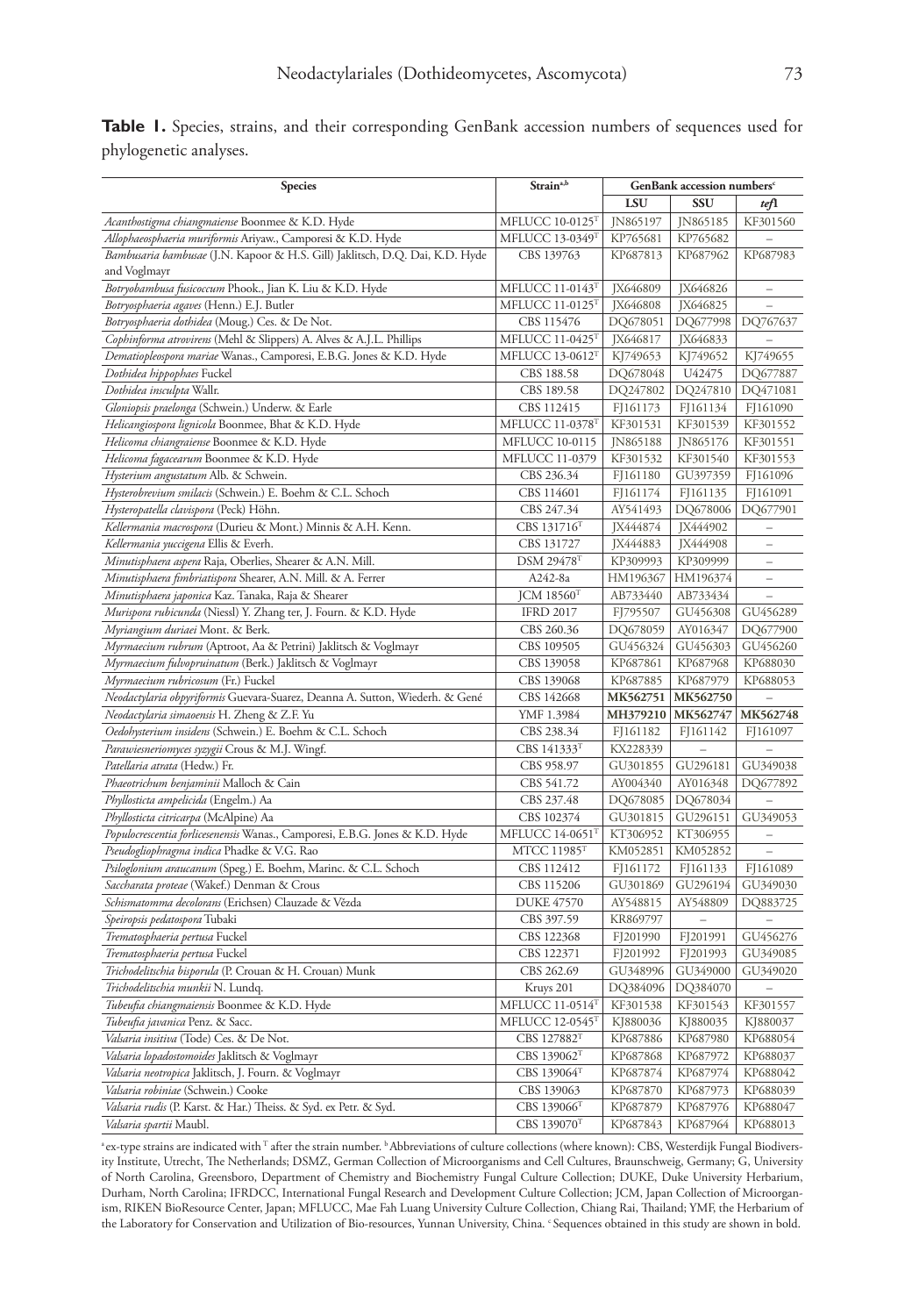manually where necessary in BioEdit 7.0.1 (Hall 1999). Maximum likelihood (ML) and BI were used in the analyses following the methodology as described in Mapook et al. (2016). The nucleotide substitution models use for analyses was determined using jModelTest 2.0 (Posada 2008). The GTR+I+G model with inverse gamma rate were selected for individual data from each partition with the combined aligned dataset. The phylogenetic tree was visualized in FigTree v. 1.4 (Rambaut 2012) and the layout of the tree was done in Adobe Illustrator v. CS5.1. The alignment of phylogenetic analyses was deposited in TreeBASE (<https://www.treebase.org>, submission number 24051).

#### **Results**

#### Molecular phylogeny

Following the results of preliminary phylogenetic analysis of the initial alignment (data not shown), the phylogenetic reconstruction of the second alignment was performed including SSU, LSU, and *tef*1sequences from 53 strains representing 10 different orders in the Dothideomycetes and one order in the Arthoniomycetes (Table 1). The three-gene dataset comprised of LSU sequences for all 52 ingroup sequences, 50 SSU sequences, and 36 *tef*1 sequences. After exclusion of ambiguous regions and introns, the combined dataset included 2555 characters (826 for LSU, 1012 for SSU, and 717 for *tef*1). In the BI analysis, the alignment has 952 distinct patterns, 600 parsimonyinformative, 205 singleton sites, and 1750 constant sites.

The best tree (RAxML) obtained using the ML analysis is shown as Fig. 1, with the support values from the ML and BI analyses plotted at the nodes. In this tree, our newly proposed species and *N. obpyriformis* formed a distinct clade within Dothideomycetes with significant ML bootstrap support (100%) and Bayesian sposterior probability (1.0). Moverover, the *Neodactylaria* clade is sister to the Pleosporales clade, but only with low bootstrap support values (51%) and Bayesian posterior probabilities (0.72). The results suggested that our strain belongs to the genus *Neodactylaria*. The order Pleosporales has characters that are very different from those of species of *Neodactylaria* and, therefore, we introduce a new order and new family, Neodactylariales and Neodactylariaceae, respectively, for this group of fungi. In addition, combined with morphological differences, our strain was described and illustrated herein as a new species of *Neodactylaria*.

**Taxonomy** 

**Neodactylariales H. Zheng & Z.F. Yu, ord. nov.** MycoBank No: [830161](http://www.mycobank.org/MycoTaxo.aspx?Link=T&Rec=830161)

**Type family.** Neodactylariaceae H. Zheng & Z.F. Yu.

**Description.** Asexual morph from human-associated organs or saprobic on plant debris. Conidiophores acroauxic, macronematous, mononematous, branched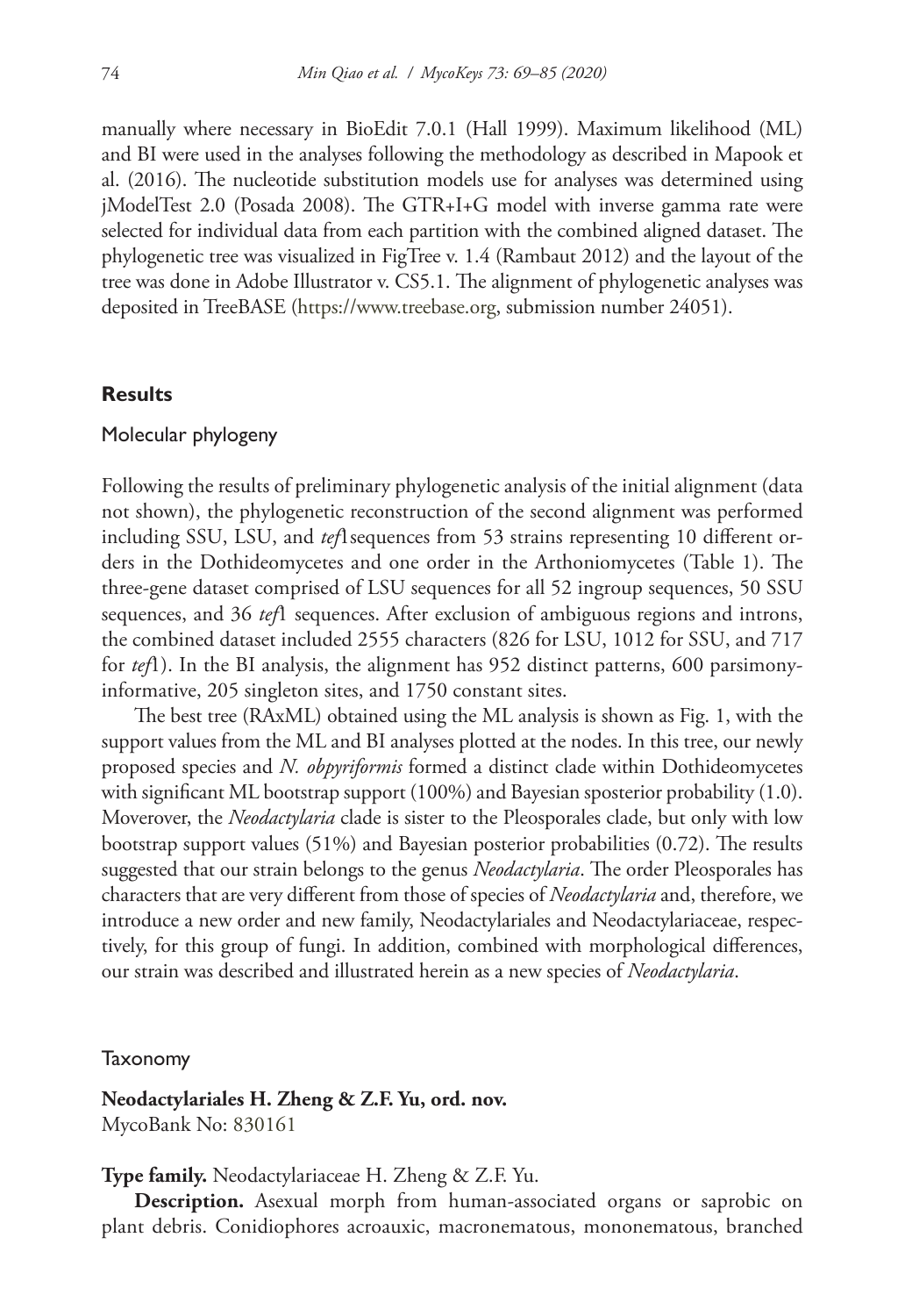

**Figure 1.** Maximum likelihood (RAxML) tree obtained by phylogenetic analyses of the combined LSU, SSU, and *tef*1 sequence alignment of 53 taxa belonging to the 11 orders shown to the right of the tree. The numbers of nodes in clades represent Maximum likelihood bootstrap support values (ML-BS, 0–100) and Bayesian posterior probabilities (BPP, 0–1.0). ML-BS greater than 50% and BPP above 0.5 are indicated at the nodes (ML-BS/BPP). The scalebar represents the number of changes. *Schismatomma decolorans* DUKE 47570 was used as outgroup. The strain numbers are noted after the species names with ex-type strains indicated with  $\mathsf{T}$ . The proposed new order is in boldface.

or unbranched. Conidiogenous cells mono- and polyblastic, sympodially extended. Conidia solitary, hyaline or pale pigmented, smooth, verrucous or echinulate. Sexual morph not observed.

#### **Neodactylariaceae H. Zheng & Z.F. Yu, fam. nov.**

MycoBank No: [830162](http://www.mycobank.org/MycoTaxo.aspx?Link=T&Rec=830162)

**Type genus.** *Neodactylaria* Guevara-Suarez, Deanna A. Sutton, Wiederh. & Gené.

**Description.** Mycelium superficial or immersed, composed of branched, septate, hyaline to subhyaline hyphae. Conidiophores macronematous, mononematous, straight or flexuous, septate, unbranched. Conidiogenous cells terminal or intercalary, polyblastic, sympodial, with short-cylindrical denticles. Conidial secession schizolytic. Conidia solitary, smooth or finely echinulate. Sexual morph not observed.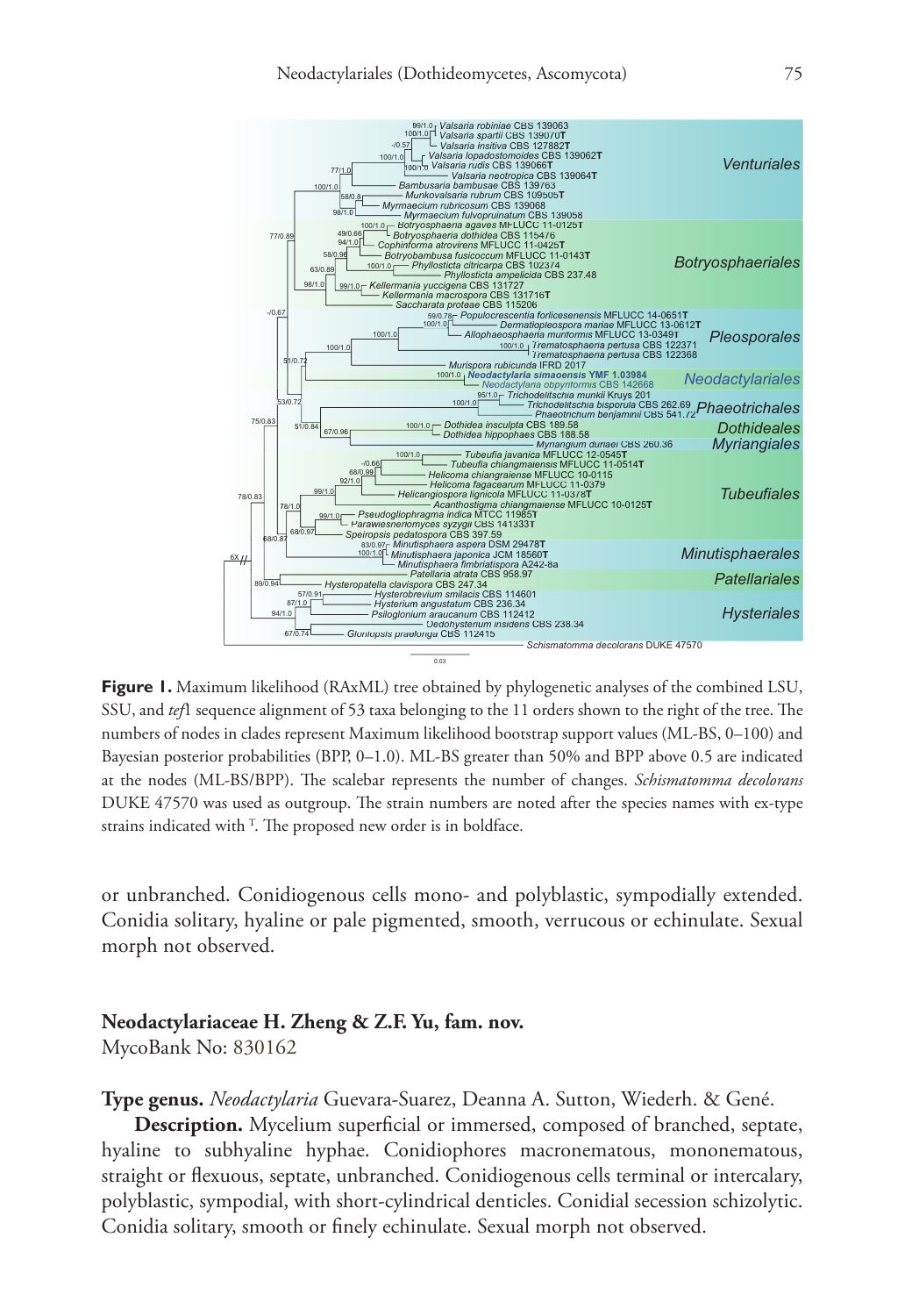# *Neodactylaria* **Guevara-Suarez, Deanna A. Sutton, Wiederh. & Gené, in Crous et al. Persoonia 38: 345 (2017)**

**Type species.** *Neodactylaria obpyriformis* Guevara-Suarez, Deanna A. Sutton, Wiederh. & Gené.

**Description.** Mycelium superficial or immersed, composed of branched, septate, smooth-walled, hyaline to subhyaline hyphae. Conidiophores macronematous, mononematous, straight or flexuous, septate, unbranched, smooth-walled, pale to midbrown. Conidiogenous cells polyblastic, sympodial extended, integrated, terminal or intercalary, denticulate, with short cylindrical denticles, pale to medium-brown. Conidial secession schizolytic. Conidia obpyriform to obclavate, unicellular or septate, attenuate, subulate or rostrate toward the obtuse apex, with a tiny, protuberant basal hilum, smooth or finely echinulate, subhyaline or pale brown. Sexual morph not observed.

#### *Neodactylaria simaoensis***, H. Zheng & Z.F. Yu, sp. nov.**

MycoBank No: [830160](http://www.mycobank.org/MycoTaxo.aspx?Link=T&Rec=830160) Fig. 2

**Diagnosis.** It is characterised by straight or flexuous, 2–4-septate, unbranched conidiophores, with denticulate conidiogenous cells and obclavate to long obpyriform, subulate or slightly rostrate towards the obtuse or rounded apex and 1–2 (–3)-septate conidia. Differs from *N. obpyriformis* by longer and slightly wider conidia and more septa*.*

**Type.** China, Yunnan Province, Simao country, 100°59'19"N, 22°46'38"E, ca 1330 m alt., from submerged unidentified dicotyledonous leaves, 28 Oct 2013, Z.F. Yu, live culture YMF 1.03984 – *holotype*, dried slide YMFT 1.03984.

**Description.** Mycelium partly superficial or partly immersed, composed of branched, septate, hyaline to subhyaline, creeping, 1.0–2.0 μm wide hyphae. Conidiophores macronematous, mononematous, straight or flexuous, slightly geniculate towards the apex, 2–4-septate, unbranched, hyaline or pale brown, 38–86 (–129)  $\times$  $3-4 \mu m$ , arising from the creeping hyphae pale brown. Conidiogenous cells polyblastic, indeterminate, sympodial extended, integrated, terminal or intercalary, denticulate with protuberant cylindrical denticles. Conidia solitary, obclavate to long obpyriform, subulate or slightly rostrate towards the obtuse or rounded apex, lumina micro-guttulate,  $1-2$  (-3)-septate, constricted at the septa, pale to mid brown,  $15-40 \times 3.6-$ 6.5 μm, with a subhyaline, protuberant basal hilum up to 1 μm long.

**Culture characteristics.** Colonies attaining 1 cm in diameter on CMA after 7 days at 25 °C. On CMA, colonies flat, floccose at the centre, lacking aerial mycelium towards periphery, white to cream-coloured, reverse same colour, sporulation abundant. On PDA, colonies flat, white to cream-coloured, margin entire; sporulation sparse.

**Habitat and distribution.** In submerged dicotyledonous leaves from southwestern China.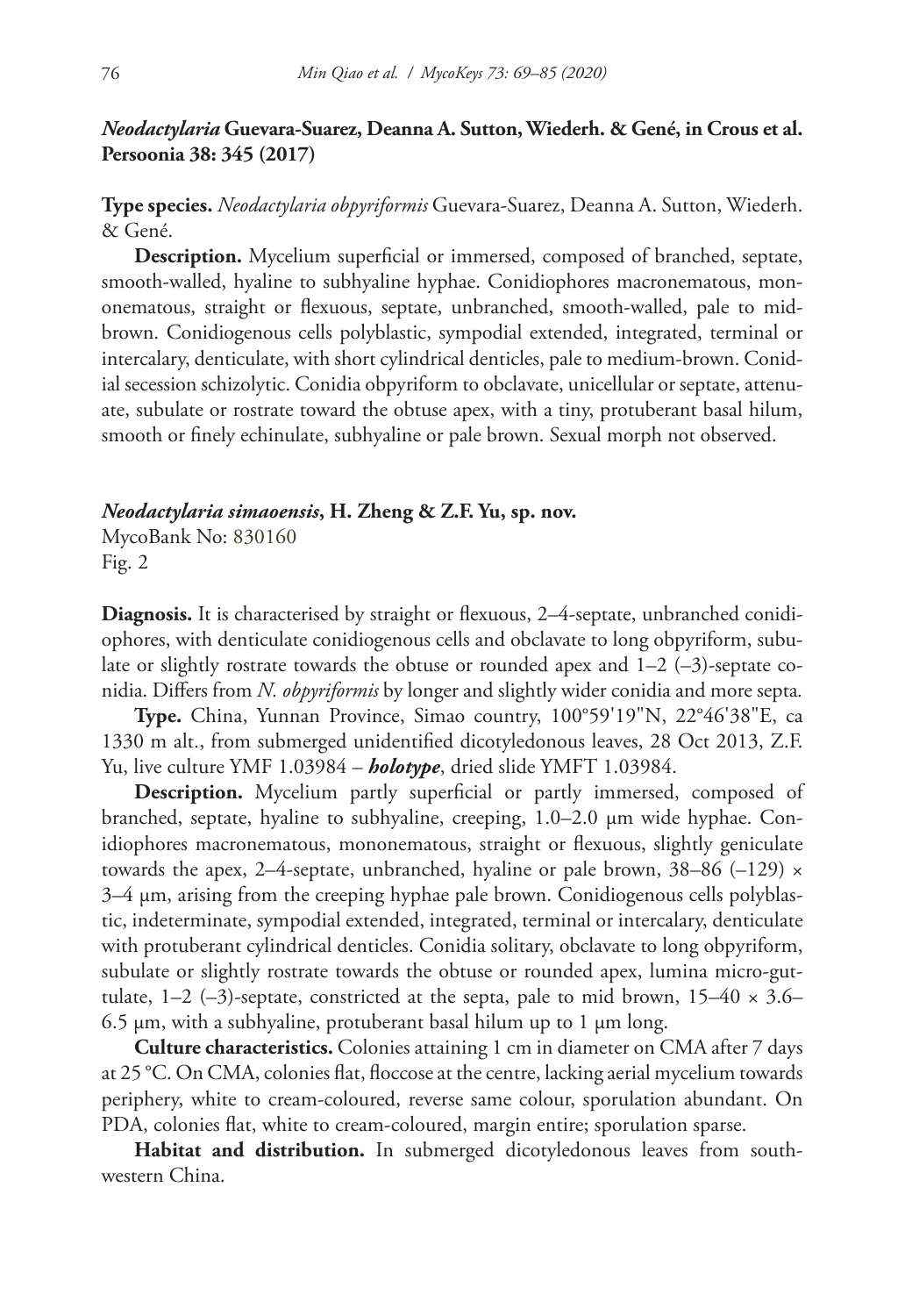

**Figure 2.** Culture and anamorph of *Neodactylaria simaoensis* (YMF 1.03984) **A** culture on CMA **B–D** conidia **E** conidia and conidiophores **F** immature conidium and conidiogenous cells **G** conidiophores and conidia under low power microscope. Scale bars: 1 cm (**A**); 10 μm (**B–F**); 50 μm (**G**).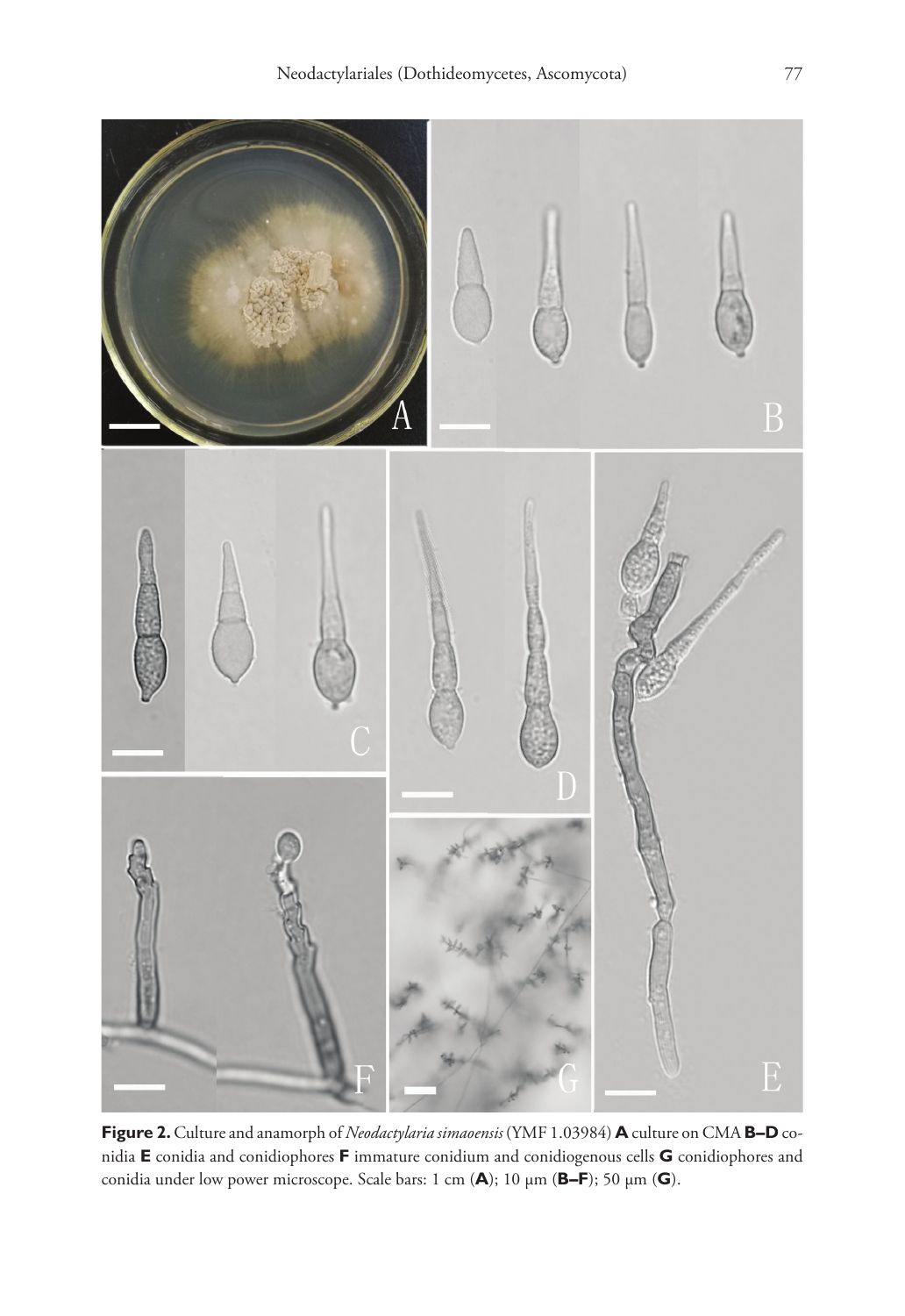#### **Teleomorph.** Not known.

**Etymology.** The species epithet indicates its occurrence in the county of Simao, China. **Notes.** Based on a Blast search of NCBIs GenBank nucleotide database, the closest hits using the ITS sequences of *N. simaoensis* (GenBank [MH379209\)](http://www.ncbi.nlm.nih.gov/nuccore/MH379209) is *N. obpyriformis* (GenBank [NR\\_154267,](http://www.ncbi.nlm.nih.gov/nuccore/NR_154267) Identities = 545/ 569(96%), Gaps = 4/569(0%)). Morphologically, the new species, *N. simaoensis*, shares several characters with *N. obpyriformis* (type species): both have white to cream-coloured colonies, with short-cylindrical denticles as conidiogenous cells and obpyriform to slightly rostrate conidia (Crous et al. 2017). However, *N. simaoensis* differs from *N. obpyriformis* by having obviously longer and slightly wider conidia (15–40  $\times$  3.6–6.5 µm vs 10–14  $\times$  3–5 µm) and more septa.

## **Discussion**

Aquatic hyphomycetes, which have always been important members of the Dothideomycetes, play critical roles in the decomposition of organic compounds and nutrient cycling in aquatic habitats. Since Ingold (1942, 1943) first reported aquatic hyphomycetes in the 1940s, research on this group have been steadily increasing throughout the world. It was estimated that over 300 species of over 80 genera of aquatic hyphomycetes are reported worldwide (Kirk et al. 2008; Guo et al. 2015). Studies of aquatic hyphomycetes have revealed a huge fungal diversity. Our study again underlined the importance of these microorganisms for fungal taxonomic discovery.

In this study, a preliminary phylogenetic analysis combined SSU, LSU, *rpb*2, and *tef*1sequences from 74 representative taxa of Dothideomycetes and Arthoniomycetes revealed the *Neodactylaria* as a unique clade within Dothideomycetes (data not shown). The second phylogenetic analyses using three loci (SSU, LSU, *tef*1) also showed our new collected strain and *N. obpyriformis* form a strongly supported monophyletic and distinct clade (ML-BS = 100%,  $BPP = 1.0$ ) within the Dothideomycetes (Fig. 1). In this tree, the *Neodactylaria* clade is close to the *Pleosporales* but with low support (ML-BS = 51%, BPP=0.72). The original study on *N. obpyriformis*, which conducted a phylogenetic analysis of the LSU sequence, also showed that *Neodactylaria* is related to Dothideomycetes, but with an uncertain taxonomic position at the ordinal level and family level (Crous et al. 2017). Thus, we establish a new order (Neodactylariales) and family (Neodactylariaceae) within the Dothideomycetes for this unique clade.

The genus *Neodactylaria* is morphologically similar to two species of the genus *Dactylaria*, *D. kumamotoensis* and *D. madresensis*, which were described by Matsushima from soil and plant debris in Japan and India, respectively (Matsushima 1981, 1984). Although these two fungi in *Dactylaria* could be congeneric with *N. simaoensis*, they are only known from the type collection and no living cultures are available for molecular comparison. Morphologically, the conidia of *N. simaoensis* are smaller than *D. kumamotoensis* and are distinguished from *D. madresensis* by their size and the number of septa. In addition, the genus *Dactylaria* is heterogeneous. Related information showed that the classification position of *D. kumamotoensis* was in the order Helotiales, the class Leotiomycetes [\(http://www.indexfungorum.org/Names/NamesRecord.](http://www.indexfungorum.org/Names/NamesRecord.asp?RecordID=111390)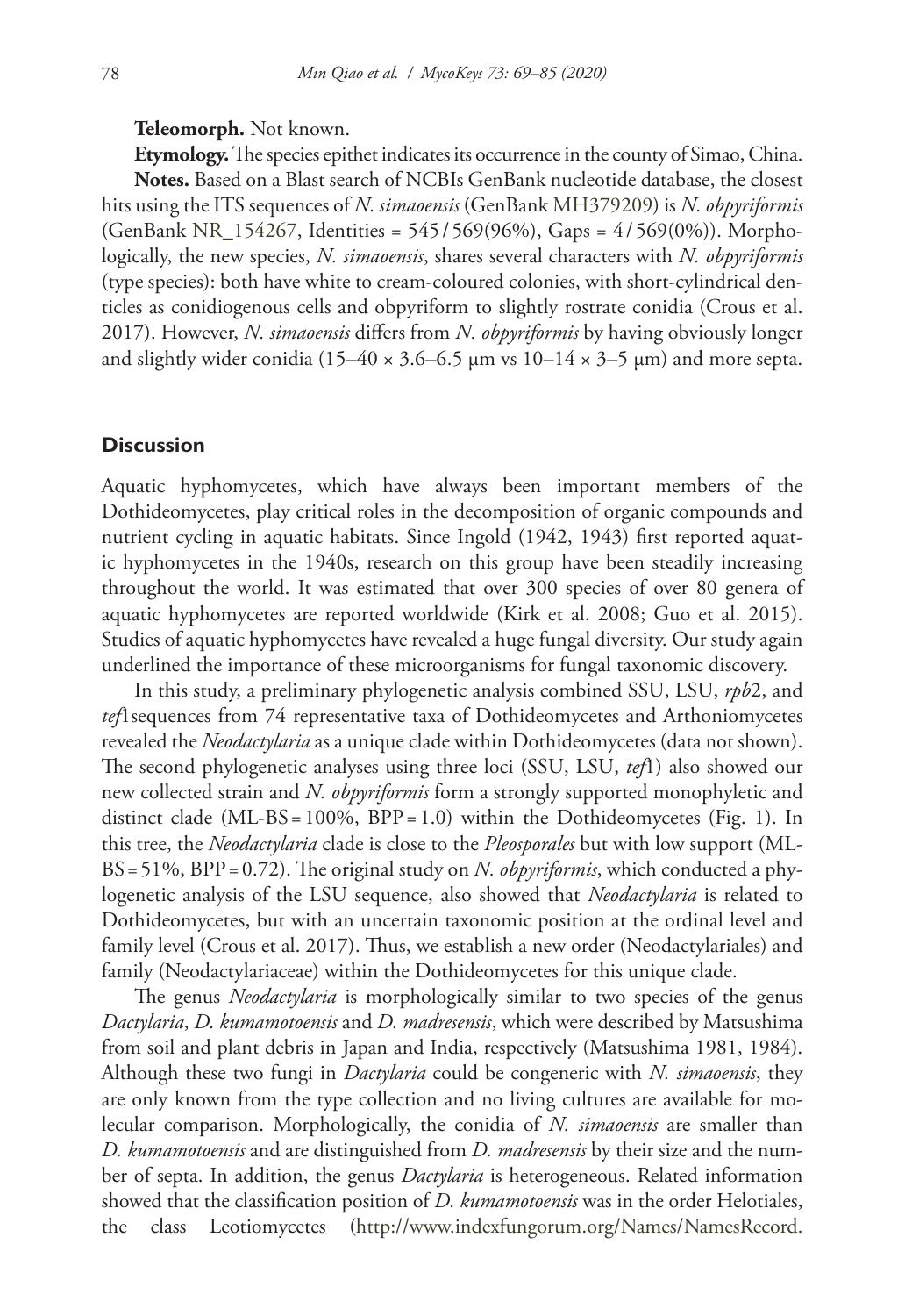[asp?RecordID=111390\)](http://www.indexfungorum.org/Names/NamesRecord.asp?RecordID=111390), but most *Dactylaria* species were placed in the Sordariomycetes (Crous et al. 2017). Thus, although the genus *Neodactylaria* shares some morphological characters with the genus *Dactylaria*, *Neodactylaria* was placed in the Dothideomycetes by phylogenetical analysis and was phylogenetically distant from *Dactylaria*.

In the Dothideomycetes, many orders show various morphological characteristics and lifestyles, such as the order Pleosporales. In our new order, the two species within genus *Neodactylaria* also have different habitats: *N. obpyriformis* was found from human bronchoalveolar lavage in the USA, but *N. simaoensis* was found from submerged decaying leaves in China. Therefore, it seems fungi in this genus may be broadly distributed in different habitats.

The class Dothideomycetes is one of the most important and diverse classes in the phylum Ascomycota. It comprises pathogenic fungi, aquatic hyphomycetes, fungi with different life cycles and habitats, and also fungi with biotechnological potential (Wijayawardene et al. 2014; Santos et al. 2015; Woudenberg et al. 2015; Zheng et al. 2020b). In recent years, this class has received significant attention, and several papers have highlighted its importance to fungal taxonomy, based on its fungal diversity and on new studies performed to improve the classification of dothideomycetous fungi (Schoch et al. 2009a; Hyde et al. 2013; Wijayawardene et al. 2014). In Dothideomycetes, most families comprise both sexual genera and asexual genera and only a few families are totally comprised of asexual genera, such as Cladosporiaceae Nann., which contains seven asexual hyphomycetous genera and Neodevriesiaceae Quaedvlieg & Crous, which contains one asexual hyphomycetous genus (Wijayawardene et al. 2014). However, the order Lichenoconiales, only comprising one family, was also established with an asexual genus (Hyde et al. 2013). Here, we added a new order containing only an asexual genus to Dothideomycetes. These results show asexual genera have equal status to sexual genera at various taxon ranks. In addition, the description of Neodactylariales, as a new order in this study, highlights the need to collect fungal biodiversity from a range of diverse environments and substrates, as these diverse niches frequently harbour fungal lineages that are still missing in current phylogenetic studies.

#### **Acknowledgements**

This work was financed by the National Natural Science Foundation Program of PR China (31760012, 31770026). We are grateful to two reviewers for critically reviewing the manuscript and for providing helpful suggestions to improve this paper.

#### **References**

- Cortinas MN, Burgess T, Dell B, Xu D, Crous PW, Wingfield BD, Wingfield MJ (2006) First record of *Colletogloeopsis zuluense* comb. nov., causing stem canker of *Eucalyptus* in China. Mycological Research 110: 229–236.<https://doi.org/10.1016/j.mycres.2005.08.012>
- Crous PW, Braun U, Groenewald JZ (2007) *Mycosphaerella* is polyphyletic. Studies in Mycology 58: 1–32.<https://doi.org/10.3114/sim.2007.58.01>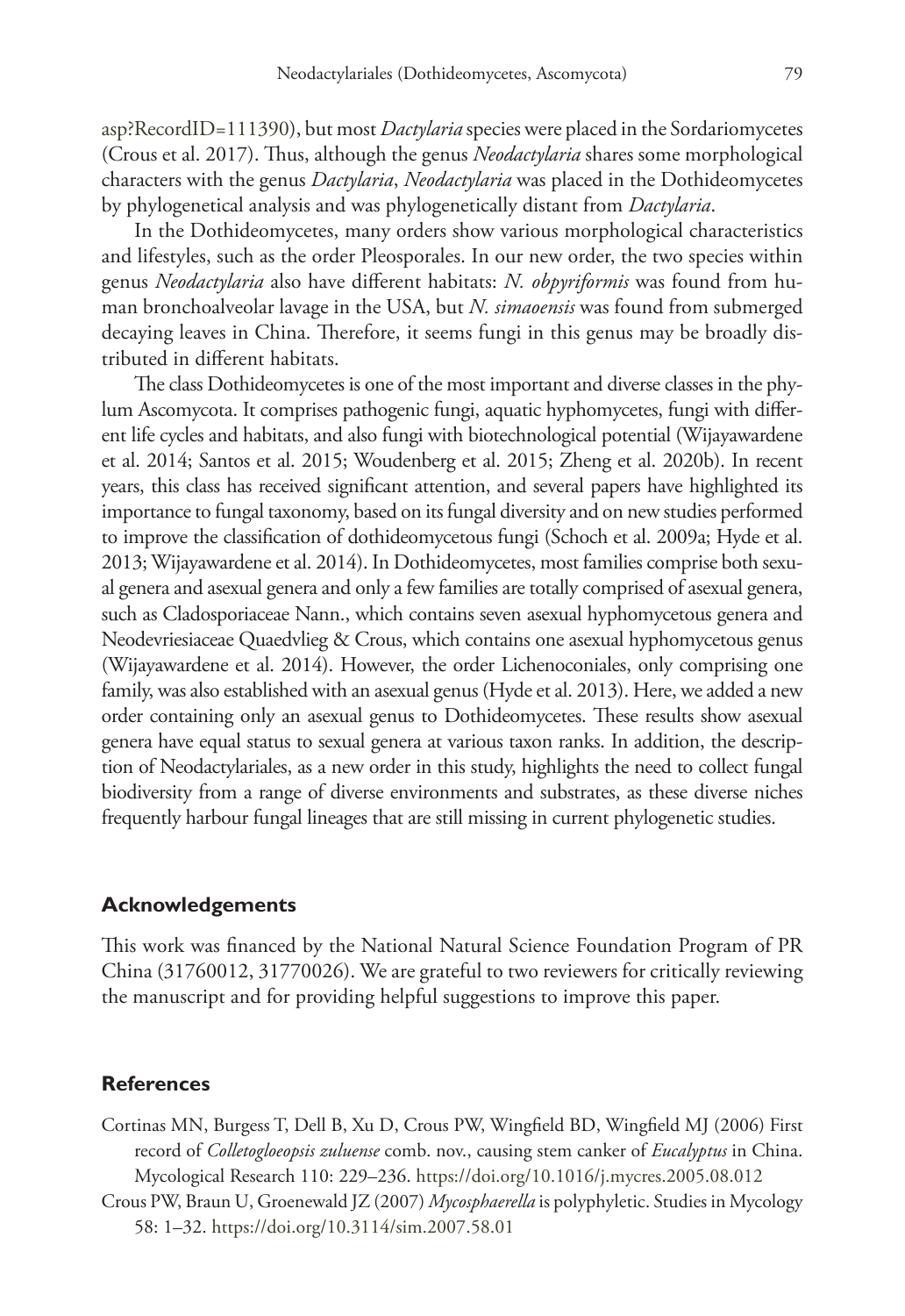- Crous PW, Wingfield MJ, Burgess TI, Hardy GESTJ, Barber PA, Alvarado P, Barnes CW, Buchanan PK, Heykoop M, Moreno G, Thangavel R, van der Spuy S, Barili A, Barrett S, Cacciola SO, Cano-Lira JF, Crane C, Decock C, Gibertoni TB, Guarro J, Guevara-Suarez M, Hubka V, Kolařík M, Lira CRS, Ordoñez ME, Padamsee M, Ryvarden L, Soares AM, Stchigel AM, Sutton DA, Vizzini A, Weir BS, Acharya K, Aloi F, Baseia IG, Blanchette RA, Bordallo JJ, Bratek Z, Butler T, Cano-Canals J, Carlavilla JR, Chander J, Cheewangkoon R, Cruz RHSF, da Silva M, Dutta AK, Ercole E, Escobio V, Esteve-Raventós F, Flores JA, Gené J, Góis JS, Haines L, Held BW, Jung MH, Hosaka K, Jung T, Jurjević Ž, Kautman V, Kautmanova I, Kiyashko AA, Kozanek M, Kubátová A, Lafourcade M, La Spada F, Latha KPD, Madrid H, Malysheva EF, Manimohan P, Manjón JL, Martín MP, Mata M, Merényi Z, Morte A, Nagy I, Normand AC, Paloi S, Pattison N, Pawłowska J, Pereira OL, Petterson ME, Picillo B, Raj KNA, Roberts A, Rodríguez A, Rodríguez-Campo FJ, Romański M, Ruszkiewicz-Michalska M, Scanu B, Schena L, Semelbauer M, Sharma R, Shouche YS, Silva V, Staniaszek-Kik M, Stielow JB, Tapia C, Taylor PWJ, Toome-Heller M, Vabeikhokhei JMC, van Diepeningen AD, Van Hoa N, Van Tri M, Wiederhold NP, Wrzosek M, Zothanzama J, Groenewald JZ (2017) Fungal Planet description sheets: 558–624. Persoonia 38: 240–384. <https://doi.org/10.3767/003158517X698941>
- Da Cunha KC, Sutton DA, Fothergill AW, Cano J, Gené J, Madrid H, De Hoog S, Crous PW, Guarro J (2012) Diversity of *Bipolaris* species in clinical samples in the United States and their antifungal susceptibility profiles. Journal of Clinical Microbiology 50: 4061–4066. <https://doi.org/10.1128/JCM.01965-12>
- Da Cunha KC, Sutton DA, Fothergill AW, Gené J, Cano J, Madrid H, De Hoog S, Crous PW, Guarro J (2013) In vitro antifungal susceptibility and molecular identity of 99 clinical isolates of the opportunistic fungal genus *Curvularia*. Diagnostic Microbiology and Infectious Disease 76: 168–174. <https://doi.org/10.1016/j.diagmicrobio.2013.02.034>
- Damm U, Verkley GJM, Crous PW, Fourie PH, Haegi A, Riccioni L (2008) Novel *Paraconiothyrium* species on stone fruit trees and other woody hosts. Persoonia 20: 9–17. <https://doi.org/10.3767/003158508X286842>
- De Wit PJGM, Van der Burgt A, Ökmen B, Stergiopoulos I, Abd-Elsalam KA, Aerts AL, Bahkali AH, Beenen HG, Chettri P, Cox MP, Datema E, De Vries RP, Dhillon B, Ganley AR, Griffiths SA, Guo Y, Hamelin RC, Henrissat B, Kabir MS, Jashni MK, Kema G, Klaubauf S, Lapidus A, Levasseur A, Lindquist E, Mehrabi R, Ohm RA, Owen TJ, Salamov A, Schwelm A, Schijlen E, Sun H, Van den Burg HA, Van Ham RCHJ, Zhang S, Goodwin SB, Grigoriev IV, Collemare J, Bradshaw RE (2012) The genomes of the fungal plant pathogens *Cladosporium fulvum* and *Dothistroma septosporum* reveal adaptation to different hosts and lifestyles but also signatures of common ancestry. PLOS Genetics 8(11): 1–22. <https://doi.org/10.1371/journal.pgen.1003088>
- Don R, Cox P, Wainwright B, Baker K, Mattick J (1991) 'Touchdown' PCR to circumvent spurious priming during gene amplification. Nucleic Acids Research 19: 4008. [https://doi.](https://doi.org/10.1093/nar/19.14.4008) [org/10.1093/nar/19.14.4008](https://doi.org/10.1093/nar/19.14.4008)
- Gams W, Hoekstra ES, Aptroot A (1998) CBS Course of Mycology, Fourth Edition. Centraalbureau voor Schimmelcultures, Baarn.
- Guo MT, Qian WY, Li JY, Yu ZF (2015) One genus and three species of aquatic hyphomycetes new to china. Mycosystema 2015(6): 1205–1208.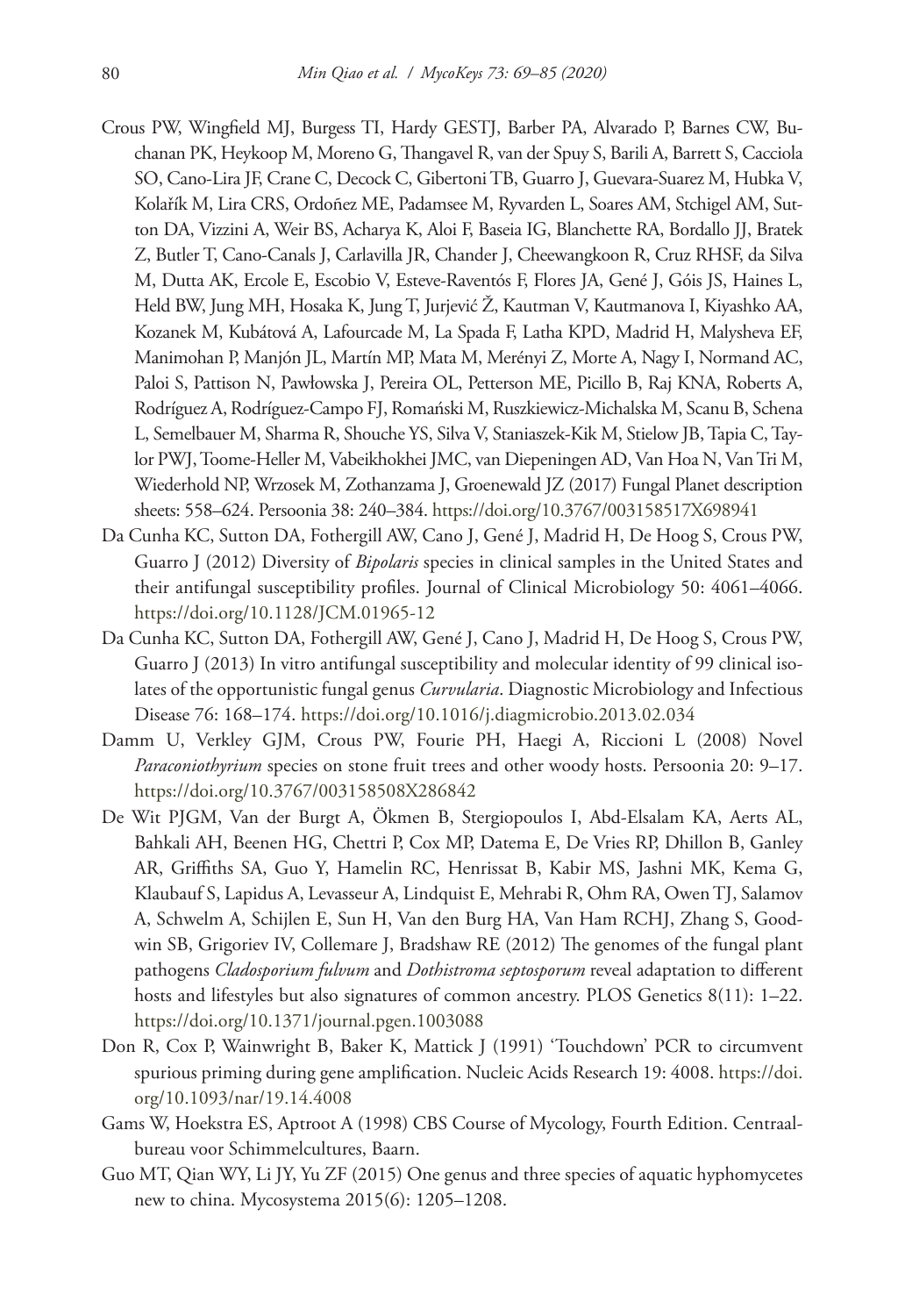- Guo JS, Zhang Z, Qiao M, Yu ZF (2019) *Phalangispora sinensis* sp. nov. from Yunnan, China and two new members of *Wiesneriomycetaceae*. International Journal of Systematic and Evolutionary Microbiology 69(10): 3207–3213. [https://doi.org/10.1099/](https://doi.org/10.1099/ijsem.0.003612) [ijsem.0.003612](https://doi.org/10.1099/ijsem.0.003612)
- Hall TA (1999) BioEdit: a user-friendly biological sequence alignment editor and analysis program for Windows 95/98/NT. Nucleic Acids Symposium Series 41: 95–98.
- Hernandez-Restrepo M, Gené J, Castaneda-Ruiz RF, Mena-Portales J, Crous PW, Guarro J (2017) Phylogeny of saprobic microfungi from Southern Europe. Studies in Mycology 86: 53–97. <https://doi.org/10.1016/j.simyco.2017.05.002>
- Hirayama K, Tanaka K, Raja HA, Miller AN, Shearer CA (2010) A molecular phylogenetic assessment of *Massarina ingoldiana* sensu lato. Mycologia 102: 729–746. [https://doi.](https://doi.org/10.3852/09-230) [org/10.3852/09-230](https://doi.org/10.3852/09-230)
- Hyde KD, Jones EBG, Liu JK, Ariyawansa HA, Zhang M (2013) Families of Dothideomycetes. Fungal Diversity 63: 1–313. <https://doi.org/10.1007/s13225-013-0263-4>
- Hyde KD, Nilsson RH, Alias SA, Ariyawansa HA, Blair JE, Cai L, De Cock AWAM, Dissanayake AJ, Glockling SL, Goonasekara ID, Gorczak M, Hahn M, Jayawardena RS, Van Kan JAL, Laurence MH, Lévesque CA, Li XH, Liu JK, Maharachchikumbura SSN, Manamgoda DS, Martin FN, McKenzie EHC, McTaggart AR, Mortimer PE, Nair PVR, Pawłowska J, Rintoul TL, Shivas RG, Spies CFJ, Summerell BA, Taylor PWJ, Terhem RB, Udayanga D, Vaghefi N, Walther G, Wilk M, Wrzosek M, Xu JX, Yan JY, Zhou N (2014) One stop shop: backbones trees for important phytopathogenic genera: I. Fungal Diversity 67: 21–125. <https://doi.org/10.1007/s13225-014-0298-1>
- Inderbitzin P, Landvik S, Abdel-Wahab MA, Berbee ML (2001) *Aliquandostipitaceae*, a new family for two new tropical ascomycetes with unusually wide hyphae and dimorphic ascomata. American Journal of Botany 88: 52–61.<https://doi.org/10.2307/2657126>
- Ingold CT (1942) Aquatic Hyphomycetes of decaying alder leaves. Transactions of the British Mycological Society 25: 339–417. [https://doi.org/10.1016/S0007-1536\(42\)80001-7](https://doi.org/10.1016/S0007-1536(42)80001-7)
- Ingold CT (1943) Further observations on aquatic Hyphomycetes. Transactions of the British Mycological Society 26: 104–115. [https://doi.org/10.1016/S0007-1536\(43\)80015-2](https://doi.org/10.1016/S0007-1536(43)80015-2)
- Jiang SH, Hawksworth DL, Lücking R, Wei JC (2020) A new genus and species of foliicolous lichen in a new family of Strigulales (Ascomycota: Dothideomycetes) reveals remarkable class-level homoplasy. IMA Fungus 11: 1–1. <https://doi.org/10.1186/s43008-019-0026-2>
- Katoh K, Standley DM (2013) MAFFT multiple sequence alignment software version 7: improvements in performance and usability. Molecular Biology and Evolution 30: 772–780. <https://doi.org/10.1093/molbev/mst010>
- Kindermann J, El-Ayouti Y, Samuels GJ, Kubicek CP (1998) Phylogeny of the genus *Trichoderma* based on sequence analysis of the internal transcribed spacer region 1 of the rDNA clade. Fungal Genetics and Biology 24: 298–309.<https://doi.org/10.1006/fgbi.1998.1049>
- Kirk PM, Cannon PF, Minter DW, Stalpers JA (2008) Ainsworth & Bisby's Dictionary of the Fungi, Tenth Edition. CABI, Wallingford.<https://doi.org/10.1079/9780851998268.0000>
- Liu JK, Hyde KD, Jeewon R, Phillips AJL, Maharachchikumbura SSN, Ryberg M, Liu ZY, Zhao Q (2017) Ranking higher taxa using divergence times: a case study in Dothideomycetes. Fungal Diversity 84: 75–99. <https://doi.org/10.1007/s13225-017-0385-1>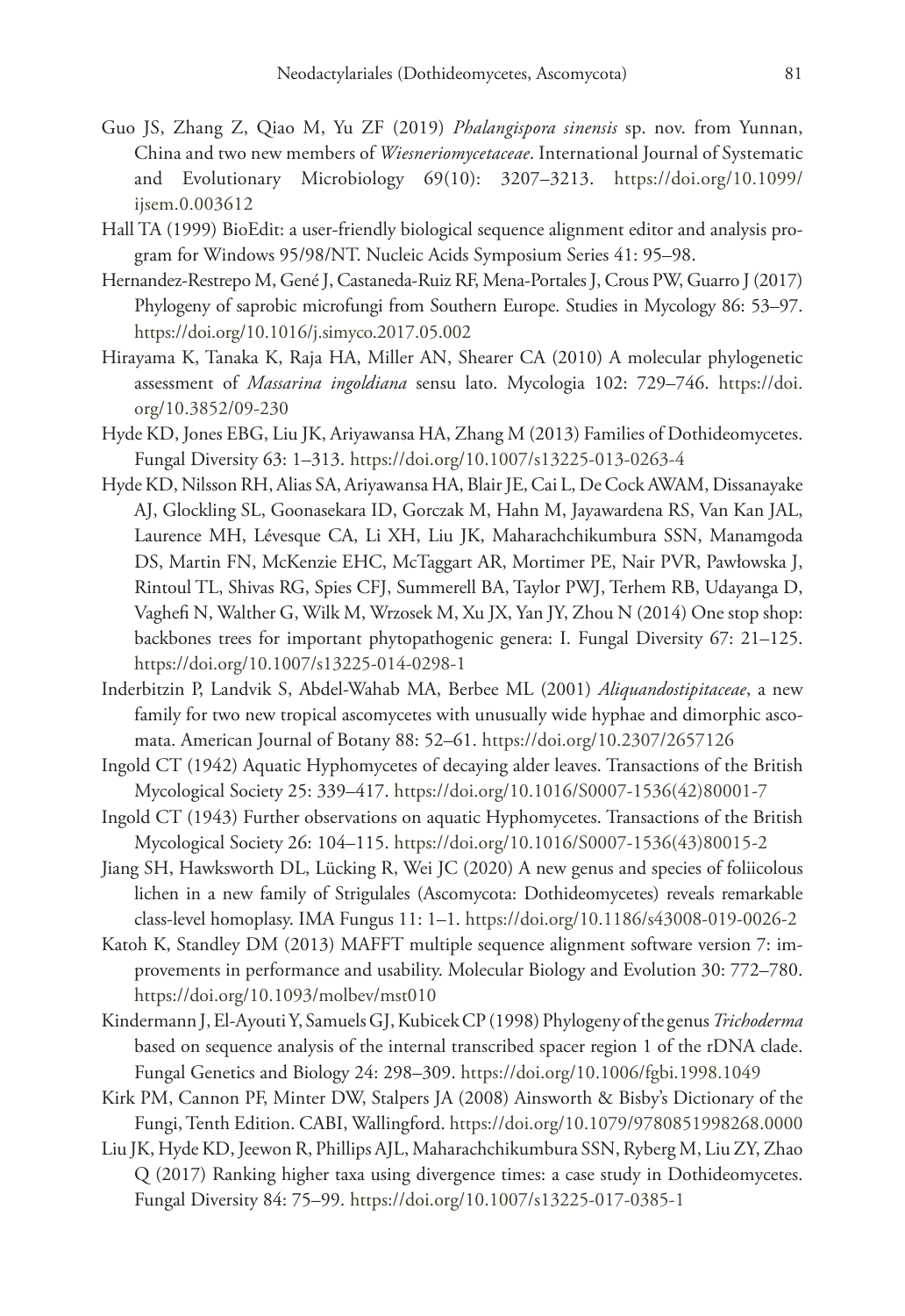- Liu YJ, Whelen S, Hall BD (1999) Phylogenetic relationships among ascomycetes: evidence from an RNA polymerase II subunit. Molecular Biology and Evolution 16: 1799–1808. <https://doi.org/10.1093/oxfordjournals.molbev.a026092>
- Lynne B (2016) Genetics variation, sexuality, and evolution. In: Watkinson SC, Boddy L, Money NP (Eds) The Fungi, Third Edition. Academic Press, London, 99–139. [https://doi.](https://doi.org/10.1016/B978-0-12-382034-1.00004-9) [org/10.1016/B978-0-12-382034-1.00004-9](https://doi.org/10.1016/B978-0-12-382034-1.00004-9)
- Manamgoda DS, Cai L, McKenzie EHC, Crous PW, Madrid H, Chukeatirote E, Shivas RG, Tan YP, Hyde KD (2012) A phylogenetic and taxonomic re-evaluation of the *Bipolaris*-*Cochliobolus*-*Curvularia* complex. Fungal Diversity 56: 131–144. [https://doi.org/10.1007/](https://doi.org/10.1007/s13225-012-0189-2) [s13225-012-0189-2](https://doi.org/10.1007/s13225-012-0189-2)
- Mapook A, Hyde KD, Dai D, Li J, Jones EBG, Bahkali AH, Boonmee S (2016) Muyocopronales, ord. nov., (Dothideomycetes, Ascomycota) and a reappraisal of *Muyocopron* species from northern Thailand. Phytotaxa 265(3): 225–237.<https://doi.org/10.11646/phytotaxa.265.3.3>
- Matsushima T (1981) Matsushima Mycological Memoirs 2. Matsushima Fungus Collection, Kobe, 68 pp.
- Matsushima T (1984) Matsushima Mycological Memoirs No.3: Mycologia 76(2): 1–90. [https://](https://doi.org/10.2307/3793127) [doi.org/10.2307/3793127](https://doi.org/10.2307/3793127)
- Mel'nik VA, Castaneda-Ruiz RF, Granados M (2013) A new species of *Heliocephala* from Vietnam. Mycotaxon 123: 281–284. <https://doi.org/10.5248/123.281>
- Myers N, Mittermeier RA, Mittermeier CG, da Fonseca GA, Kent J (2000) Biodiversity hotspots for conservation priorities. Nature 403: 853–858.<https://doi.org/10.1038/35002501>
- Nieuwenhuijzen VE, Miadlikowska J, Houbraken J, Adan OO, Lutzoni F, Samson RA (2016) Wood staining fungi revealed taxonomic novelties in Pezizomycotina: New order Superstratomycetales and new species *Cyanodermella oleoligni*. Studies in Mycology 85: 107–124.<https://doi.org/10.1016/j.simyco.2016.11.008>
- Nilsson RH, Larsson K-H, Taylor AFS, Bengtsson-Palme J, Jeppesen TS, Schigel D, Kennedy P, Picard K, Glöckner FO, Tedersoo L, Saar I, Kõljalg U, Abarenkov K (2019) The UNITE database for molecular identification of fungi: handling dark taxa and parallel taxonomic classifications. Nucleic Acids Research 47: 259–264.<https://doi.org/10.1093/nar/gky1022>
- Ohm RA, Feau N, Henrissat B, Schoch CL, Horwitz BA, Barry KW, Condon BJ, Copeland AC, Dhillon B, Glaser F, Hesse CN, Kosti I, LaButti K, Lindquist EA, Lucas S, Salamov AA, Bradshaw RE, Ciuffetti L, Hamelin RC, Kema GHJ, Lawrence C, Scott JA, Spatafora JW, Turgeon BG, De Wit PJGM, Zhong S, Goodwin SB, Grigoriev IV (2012) Diverse life styles and strategies of plant pathogenesis encoded in the genomes of eighteen Dothideomycetes Fungi. PLoS Pathogens 8(12): e1003037. <https://doi.org/10.1371/journal.ppat.1003037>
- Qiao M, Tian WG, Castañeda-Ruiz RF, Xu JP, Yu ZF (2019a) Two new species of *Verruconis* from Hainan, China. MycoKeys 48: 41–53. <https://doi.org/10.3897/mycokeys.48.32147>
- Qiao M, Zheng H, Zhang Z, Yu ZF (2019b) *Seychellomyces sinensis* sp. nov. from China. Mycotaxon 134(2): 391–398. <https://doi.org/10.5248/134.391>
- Posada D (2008) jModelTest: phylogenetic model averaging. Molecular Biology and Evolution 25: 1253–1256.<https://doi.org/10.1093/molbev/msn083>
- Rambaut A (2012) FigTree v1.4.2.<http://tree.bio.ed.ac.uk/software/figtree/>
- Rao V, Reddy KA, Hoog GSD (1984) *Heliocephala*, a new genus of dematiaceous Hyphomycetes. Persoonia 12: 239–242.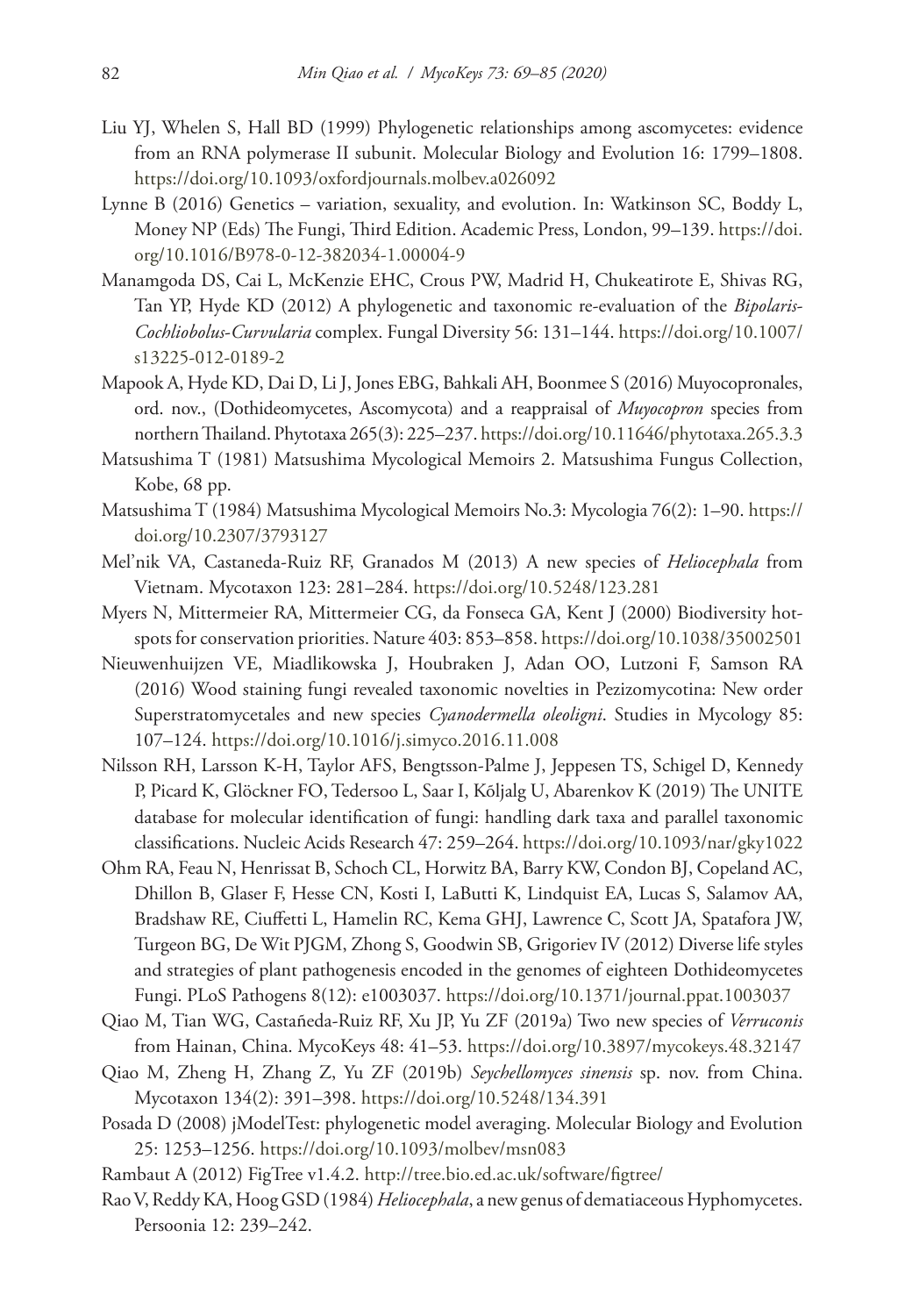- Rayner RW (1970) A Mycological Colour Chart. Commonwealth Mycological Institute and British Mycological Society, Kew.
- Santos MGS, Bezerra JDP, Svedese VM, Sousa MA, Silva DCV, Maciel MHC, Paiva LM, Porto ALF, Souza-Motta CM (2015) Screening of endophytic fungi from cactus of the Brazilian tropical dry forest according to their L-asparaginase activity. Sydowia 67: 147–156.
- Sayers EW, Cavanaugh M, Clark K, Ostell J, Pruitt KD, Karsch-Mizrachi I (2019) GenBank. Nucleic Acids Research 47: 94–99. <https://doi.org/10.1093/nar/gky989>
- Schoch CL, Crous PW, Groenewald JZ, Boehm EW, Burgess TI, De Gruyter J, De Hoog GS, Dixon LJ, Grube M, Gueidan C, Harada Y, Hatakeyama Hirayama SK, Hosoya T, Huhndorf SM, Hyde KD, Jones EBG, Kohlmeyer J, Kruys A, Li YM, Lücking R, Lumbsch HT, Marvanová L, Mbatchou JS, McVay AH, Miller AN, Mugambi GK, Muggia L, Nelsen MP, Nelson P, Owensby CA, Phillips AJL, Phongpaichit S, Pointing SB, Pujade-Renaud V, Raja HA, Plata ER, Robbertse B, Ruibal C, Sakayaroj J, Sano T, Selbmann L, Shearer CA, Shirouzu T, Slippers B, Suetrong S, Tanaka K, Volkmann-Kohlmeyer B, Wingfield MJ, Wood AR, Woudenberg JHC, Yonezawa H, Zhang Y, Spatafora JW (2009b) A class-wide phylogenetic assessment of Dothideomycetes. Studies in Mycology 64: 1–15.<https://doi.org/10.3114/sim.2009.64.01>
- Schoch CL, Sung GH, Lopez-Giraldez F, Townsend JP, Miadlikowska J, Hofstetter V, Robbertse B, Matheny PB, Kauff F, Wang Z, Gueidan C, Andrie RM, Trippe K, Ciufetti LM, Wynns A, Fraker E, Hodkinson BP, Bonito G, Groenewald JZ, Arzanlou M, De Hoog GS, Crous PW, Hewitt D, Pfister DH, Peterson K, Gryzenhout M, Wingfield MJ, Aptroot A, Suh SO, Blackwell M, Hillis DM, Griffith GW, Castlebury LA, Rossman AY, Lumbsch HT, Lücking R, Büdel B; Rauhut A, Diederich P, Ertz D, Geiser DM, Hosaka K, Inderbitzin P, Kohlmeyer J, Volkmann-Kohlmeyer B, Mostert L, O'Donnell K, Sipman H, Rogers JD, Shoemaker RA, Sugiyama J, Summerbell RC, Untereiner W, Johnston PR, Stenroos S, Zuccaro A, Dyer PS, Crittenden PD, Cole MS, Hansen K, Trappe JM, Yahr R, Lutzoni F, Spatafora JW (2009a) The Ascomycota tree of life: a phylum-wide phylogeny clarifies the origin and evolution of fundamental reproductive and ecological traits. Systematic Biology 58: 224–239. <https://doi.org/10.1093/sysbio/syp020>
- Siu K, Lzumi AK (2004) Phaeohyphomycosis caused by *Coniothyrium*. Cutis 73: 127–130.
- Stergiopoulos I, Kourmpetis YAI, Slot JC, Bakker FT, De Wit JPGM, Rokas A (2012) In silico characterization and molecular evolutionary analysis of a novel superfamily of fungal effector proteins. Molecular Biology and Evolution 29: 3371–3384. [https://doi.org/10.1093/](https://doi.org/10.1093/molbev/mss143) [molbev/mss143](https://doi.org/10.1093/molbev/mss143)
- Suetrong S, Boonyuen N, Pang K, Ueapattanakit J, Klaysuban A, Sri-indrasutdhi V, Sivichai S, Jones EBG (2011) A taxonomic revision and phylogenetic reconstruction of the Jahnulales (Dothideomycetes), and the new family Manglicolaceae. Fungal Diversity 51: 163–188. <https://doi.org/10.1007/s13225-011-0138-5>
- Turner D, Kovacs W, Kuhls K, Lieckfeldt E, Peter B, Arisan-Atac I, Strauss J, Samuels GJ, Börner T, Kubicek CP (1997) Biogeography and phenotypic variation in *Trichoderma* sect. *Longibrachiatum* and associated *Hypocrea* species. Mycological Research 101: 449–459. <https://doi.org/10.1017/S0953756296002845>
- Verkley GJM, da Silva M, Wicklow DT, Crous PW (2004) *Paraconiothyrium*, a new genus to accommodate the mycoparasite *Coniothyrium minitans*, anamorphs of *Paraphaeosphaeria*, and four new species. Studies in Mycology 50: 323–335.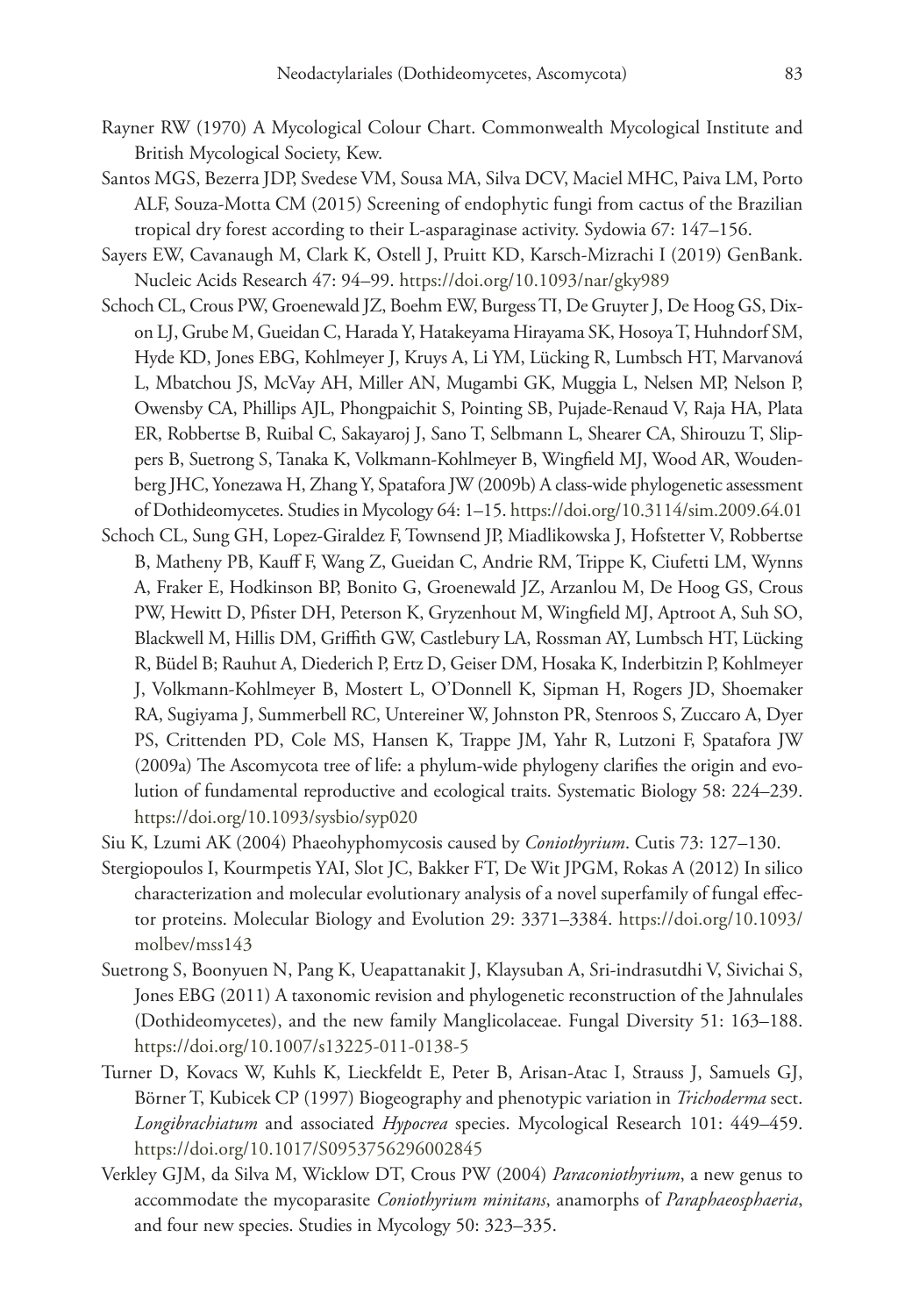- Vilgalys R, Hester M (1990) Rapid genetic identification and mapping of enzymatically amplified ribosomal DNA from several *Cryptococcus* species. Journal of Bacteriology 172: 4238–4246. <https://doi.org/10.1128/JB.172.8.4238-4246.1990>
- Voglmayr H, Gardiennet A, Jaklitsch WM (2016) *Asterodiscus* and *Stigmatodiscus*, two new apothecial Dothideomycete genera and the new order Stigmatodiscales. Fungal Diversity 80(1): 271–284. <https://doi.org/10.1007/s13225-016-0356-y>
- White TJ, Bruns T, Lee S, Taylor J (1990) Amplification and direct sequencing of fungal ribosomal RNA genes for phylogenetics. PCR Protocols: a guide to methods and applications 18: 315–322.<https://doi.org/10.1016/B978-0-12-372180-8.50042-1>
- Wijayawardene NN, Crous PW, Kirk PM, Hawksworth DL, Boonmee S, Braun U, Dai DQ, D'souza MJ, Diederich P, Dissanayake A, Doilom M, Hongsanan S, Jones EBG, Groenewald JZ, Ruvishika Jayawardena R, Lawrey JD, Liu JK, Lücking R, Madrid H, Manamgoda DS, Muggia L, Nelsen MP, Phookamsak R, Suetrong S, Tanaka K, Thambugala KM, Wanasinghe DN, Wikee S, Zhang Y, Aptroot A, Ariyawansa HA, Bahkali AH, Bhat DJ, Gueidan C, Chomnunti P, De Hoog GS, Knudsen K, Li WJ, McKenzie EHC, Miller AN, Phillips AJL, Piątek M, Raja HA, Shivas RS, Slippers B, Taylor JE, Tian Q, Wang Y, Woudenberg JHC, Cai L, Jaklitsch WM, Hyde KD (2014) Naming and outline of Dothideomycetes – 2014 including proposals for the protection or suppression of generic names. Fungal Diversity 69: 1–55.<https://doi.org/10.1007/s13225-014-0309-2>
- Wijayawardene NN, Hyde KD, Lumbsch HT, Liu JK, Maharachchikumbura SSN, Ekanayaka AH, Tian Q, Phookamsak R (2018) Outline of Ascomycota: 2017. Fungal Diversity 88: 167–263.<https://doi.org/10.1007/s13225-018-0394-8>
- Wikee S, Lombard L, Crous PW, Nakashima C, Motohshi K, Chukeatirote E, Alias SA, McKenzie EHC, Hyde KD (2013a) *Phyllosticta capitalensis*, a widespread endophyte of plants. Fungal Diversity 60: 91–105.<https://doi.org/10.1007/s13225-013-0235-8>
- Wikee S, Lombard L, Nakashima C, Motohashi K, Chukeatirote E, Alias SA, McKenzie EHC, Hyde KD (2013b) A phylogenetic re-evaluation of *Phyllosticta* (Botryosphaeriales). Studies in Mycology 76: 1–29.<https://doi.org/10.3114/sim0019>
- Wikee S, Udayanga D, Crous PW, Chukeatirote E, Mckenzie EHC, Bahkali AH, Dai DQ, Hyde KD (2011) *Phyllosticta* – an overview of current status of species recognition. Fungal Diversity 51: 43–61. <https://doi.org/10.1007/s13225-011-0146-5>
- Woudenberg JHC, Seidl MF, Groenewald JZ, de Vries M, Stielow JB, Thomma BPHJ, Crous PW (2015) *Alternaria* section *Alternaria*: Species, formae speciales or pathotypes? Studies in Mycology 82: 1–21.<https://doi.org/10.1016/j.simyco.2015.07.001>
- Yu ZF, Lv YF, Feng B, Qiao M (2019) *Lemonniera yulongensis* sp. nov. from Yunnan, China. Mycotaxon 134(1): 177–181. <https://doi.org/10.5248/134.177>
- Zhang Y, Qiao M, Xu JP, Baral HO, Zhang KQ, Yu ZF (2020) Morphological and molecular characterization of two new species of *Orbilia* (Orbiliomycetes) from China. International Journal of Systematic and Evolutionary Microbiology 70: 2664–2676. [https://doi.](https://doi.org/10.1099/ijsem.0.004088) [org/10.1099/ijsem.0.004088](https://doi.org/10.1099/ijsem.0.004088)
- Zheng H, Yang XQ, Xu JP, Yu ZF (2020a) *Beltrania sinensis* sp. nov., a new endophytic fungus from China and a key to species of the genus. International Journal of Systematic and Evolutionary Microbiology 70(2): 1178–1185.<https://doi.org/10.1099/ijsem.0.003897>